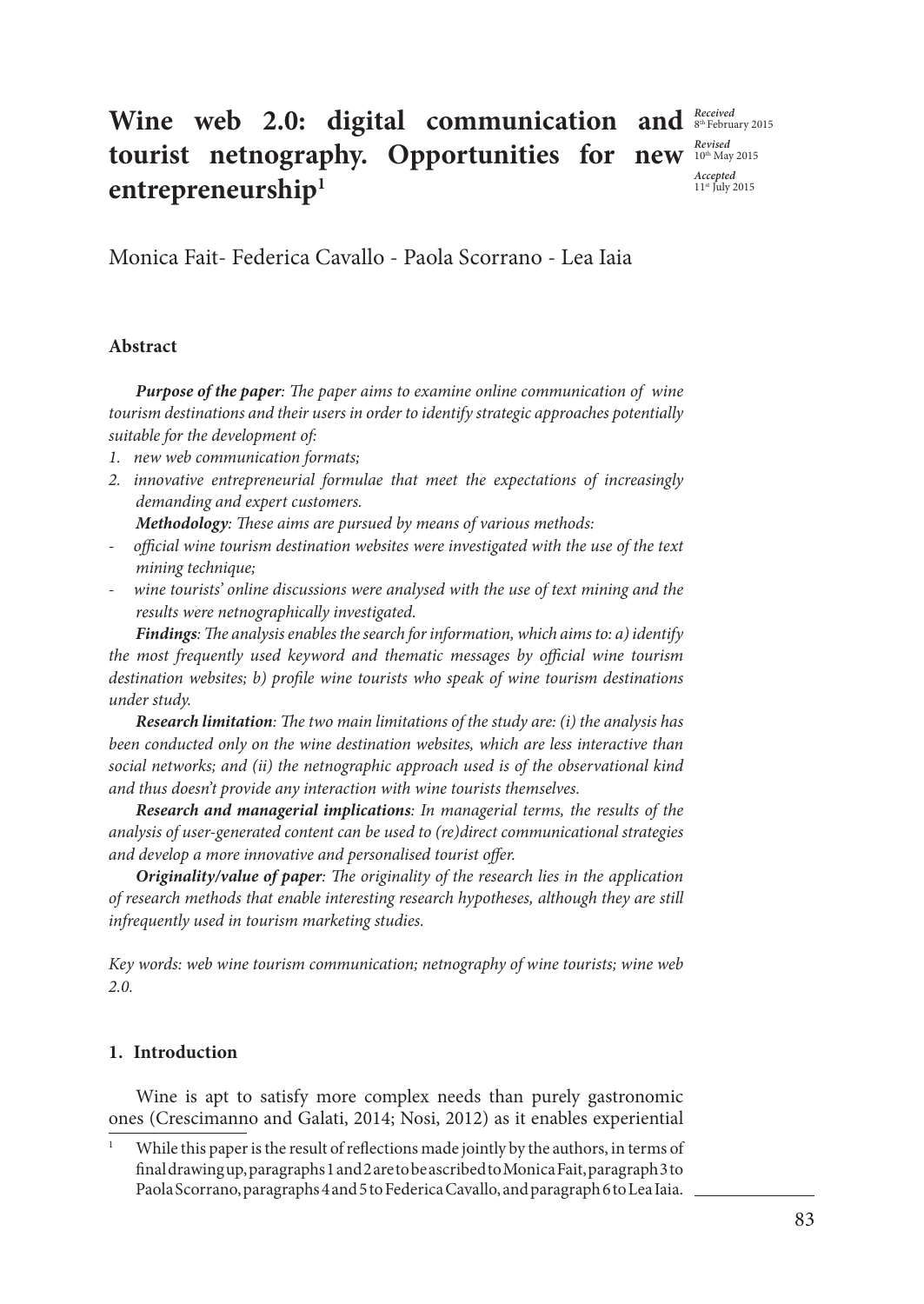# sinergie italian journal of management Vol. 33, N. 97, 2015

circumstances thanks to its emotional, symbolic and hedonistic elements. In fact, these features compose its cognitive value - linked also to its area of origin (Costantinides and Fountain, 2008; Li and Bernhoff, 2008; Mattiacci *et al.*, 2006), which allows wine to become one of the most preferred cornerstones of online socialisation.

Consequently, wine tourism (Hall *et al.*, 2000) has similar features, as it is characterised by particular needs that often require customisation of the tourist offer. Indeed, in this context, special needs prevail; associated with knowledge of the area, culture, traditions and lifestyles, they extend the field of wine from its narrow sense (Mitchell *et al.*, 2000).

For the above-mentioned reasons, the role of web communication in this particular field seems to be significant but, at the same time, complex, as it requires targeted web marketing (Buhalis and Wagner, 2013). Indeed, for wine tourism destinations (Rosato and Scorrano, 2011; Franch, 2010; Hall and Mitchell, 2002; Telfer, 2001; Hall *et al.*, 2000; Peters, 1997), the ongoing digital revolution represents a big opportunity, as user-generated content (UGC - Wunsch-Vincent and Vickery, 2007) is highly valuable in developing customised, targeted communication which can provide a better *customer experience* and more incisive interaction (Sigala, 2012; Fuller *et al.*, 2008; Kujala, 2003).

This content, produced by 2.0 users, has become fundamental for the generation of new business activities, helping to plan and optimise marketing campaigns and identify models of behaviour and customer interests (Guttentag, 2010).

With the help of this information we can interact directly with consumers, making *data-driven marketing* (Kumar *et al.*, 2013) the basis of successful communication.

For these reasons, the paper aims to examine online communication developed by wine tourism destinations and their users in order to:

- firstly, identify the most frequently used keyword and thematic messages by official wine tourism destination websites;
- secondly, profile wine tourists who speak of wine tourism destinations under study.

The analysis enables the identification of strategic approaches potentially suitable for the development of new web communication formats and innovative entrepreneurial formulae that meet the expectations of increasingly demanding and expert customers.

#### **2. The theoretical framework on the web communication and on the netnographic approach**

This paper, which is part of a broader research project, seeks to contextualise web communication studies in the specific sector of wine tourism, nowadays characterised by the increasingly operative role of web users. Indeed, the latter are increasingly important for communication strategies and the attempts made by enterprises and wine tourist destinations to enhance their visibility (Schimmenti *et al.*, 2014; Begalli *et al.*, 2009; Hernández *et al.*, 2009; Kim and Niehm, 2009). This entails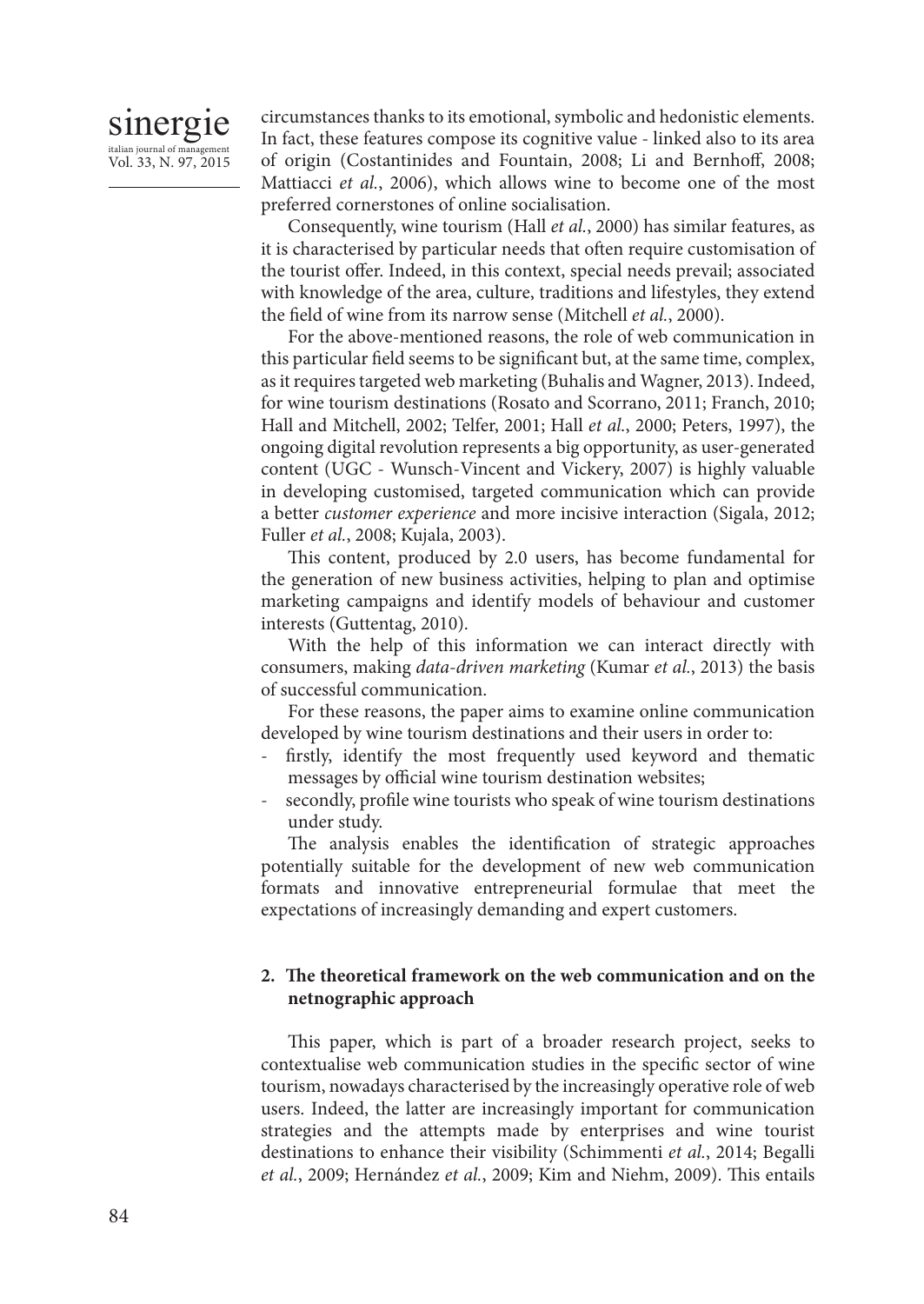sector under consideration (Hall and Macionis, 1998), in which the visitor entrepreneurship reflecting on the strategies chosen by firms which not only have to listen to and satisfy their customers, but also have to take into account their role in creating and disseminating content (Dwivedi *et al.*, 2012; Ozuem *et al.*, 2008; Ranganathan and Ganapathy, 2002). All this is particularly significant in the can be considered both in relation to the motivation (high-low) linked to the journey and to the "experiential" dimension of their relationship with the "wine" element (Charters and Ali-Knight, 2002). This aspect can generate high levels of fascination which may continue even after visiting the destination, in some cases thanks to the social dimension, which makes it possible to choose, appreciate and disseminate the destination (Huang and Hsu, 2010) and therefore the visitor's own experience.

The pervasiveness of social media - particularly blogs, forums and/or communities (Schmallegger and Carson, 2008) - makes it possible to acquire important data about users (preferences, attitudes, expectations, personal data, etc.), including consumers' evaluation of companies (Hays *et al.*, 2012; Fotis *et al.*, 2011; Xiang and Gretzel, 2010; Chiarvesio and Di Maria, 2009). Customer satisfaction (or dissatisfaction) is shared with others and with the companies themselves, sometimes producing a community in which not only the form of communication changes, but also its content and purpose, as it does not seek to convince, but rather to share and inform. Forms of integrated marketing communication are thus implemented (Naeem *et al.*, 2013; Oancea, 2011; Holm, 2006), in which the network formula of informational flow prevails and allows the coexistence of *one-to-many, oneto-one* and *many-to-many* procedures. In the Web 2.0 era (O'Reilly, 2005), characterised by the customer's active involvement in the informational flow and his or her ability to create content, companies have to reconsider not only the instruments employed but also the type of communication chosen. It is also necessary for them to monitor UCG (Fait *et al.*, 2014) and the resulting online word-of-mouth communication (also considering its "buzz" dimension), and thus take part in consumers' conversations, to avoid losing control of content. Considering communicative exchanges (Siano and Vollero, 2012) could help to direct the web communication process and could stimulate the creation of targeted groups (Kietzman *et al.*, 2011), ultimately redirecting business strategies.

In this perspective, new entrepreneurial formulae, based on the satisfaction of specific user needs that must be suitably studied and analysed, can be generated. Information can be used to (re)formulate innovative business models - in the case at hand, in the field of tourism services - based on the ability to rapidly modify the offer in response to information arising from the web. In order for this to be successful, it becomes necessary to identify the right sources of information to draw on. In this case, reference can be made to wine tourism destinations, which are the object of abundant UGC that individual companies sometimes cannot obtain. For this reason, when creating the present model of analysis we turned to the abovementioned organisations (*wine tourism destinations*) and their exchange of messages with their variegated user community.

The age of Web 2.0 and the rise of virtual communities have confirmed internet as one of the most important tools for all actors in tourism. Today

**Monica Fait Federica Cavallo Paola Scorrano Lea Iaia** Wine web 2.0: digital communication and tourist netnography. Opportunities for new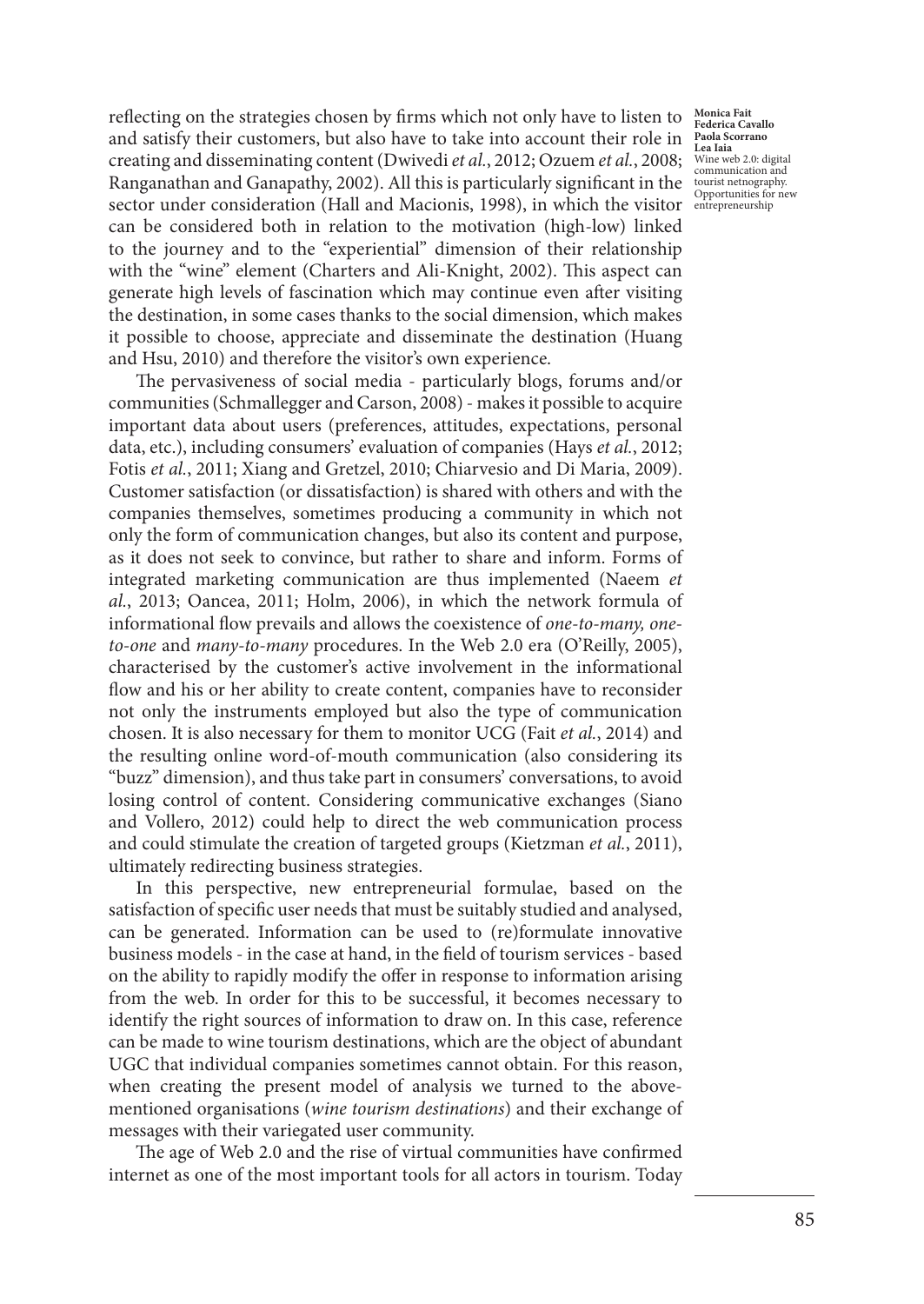# sinergie italian journal of management Vol. 33, N. 97, 2015

the Web is the place where not only journeys are planned (booking means of transport, hotels, museums, etc.; Quinton and Harridge-March, 2010), but above all, where experiences, emotions and opinions are shared. It is a new space for social interaction that can provide useful ideas for honing the strategies of wine destinations, as well as conveying their message in a direct, immediate way.

In such contexts, customers are more active. Unlike traditional marketing, mainly characterised by one-way relations principally directed by the enterprise towards the market, consumers now create and disseminate their ideas and opinions directly on the Web, contributing to ongoing interactive dynamics involving a number of subjects (*manyto-many or multi-way*), based on networks rather than hierarchical interconnections. In general, in the age of Web 2.0, enterprises and customers are the nodes of countless networks, where market relations are in part determined by conversations among and with consumers. Thus, by implementing and using these social platforms, enterprises can pay attention to their customers, acquiring *feedback* and conducting an ongoing dialogue with users, helping them to innovate their relational approach and increase the potential for interaction and engagement (Howe and Strauss, 2007; Denegri-Knott *et al.*, 2006). In this sense, it is possible to talk about consumer-to-business or reverse marketing, due to the customer's participation in determining the product-offering or other elements of the marketing mix (Neuhofer *et al.*, 2013; Prebensen and Foss, 2011; Tapscott, 2009; Zwick *et al.*, 2008; Prahalad and Ramaswamy, 2004), in a perspective of *digital prosumerism* (Ritzer and Jurgenson, 2010; Toffler, 1980).

It is thus particularly helpful to delineate the various types of web users on the basis of their conversations and the topics that are most frequently discussed by groups of internet users. To this end, netnographic analysis may be used as a support. (Kozinets, 2002).

Netnography is a branch of ethnography and cultural anthropology applied to the Web. The technique is based on content from online sources, encompassing both the topic under consideration and the subsequent interpretation of data (Wu *et al.*, 2013; Ismail, 2010; Xun and Reynolds, 2010; Puri, 2007; Dalli and Corciolani, 2007). As the textual content on the Web has grown (becoming more complex both in scientific-cultural terms and as a form of social interaction), in recent years there has been a sharp increase in studies and research - especially in the sociological field - based on netnography. The latter is defined as "ethnography adapted to the complexities of our contemporary, technologically mediated social world", in other words a method that can make a key contribution to the comprehension of "life in the time of technologically mediated culture" (Kozinets, 2010).

The netnographic approach used in the present paper is based on the direct observation of a virtual community through analysis - without direct participation - of its conversations (De Valck *et al.*, 2009; Cova and Pace, 2007).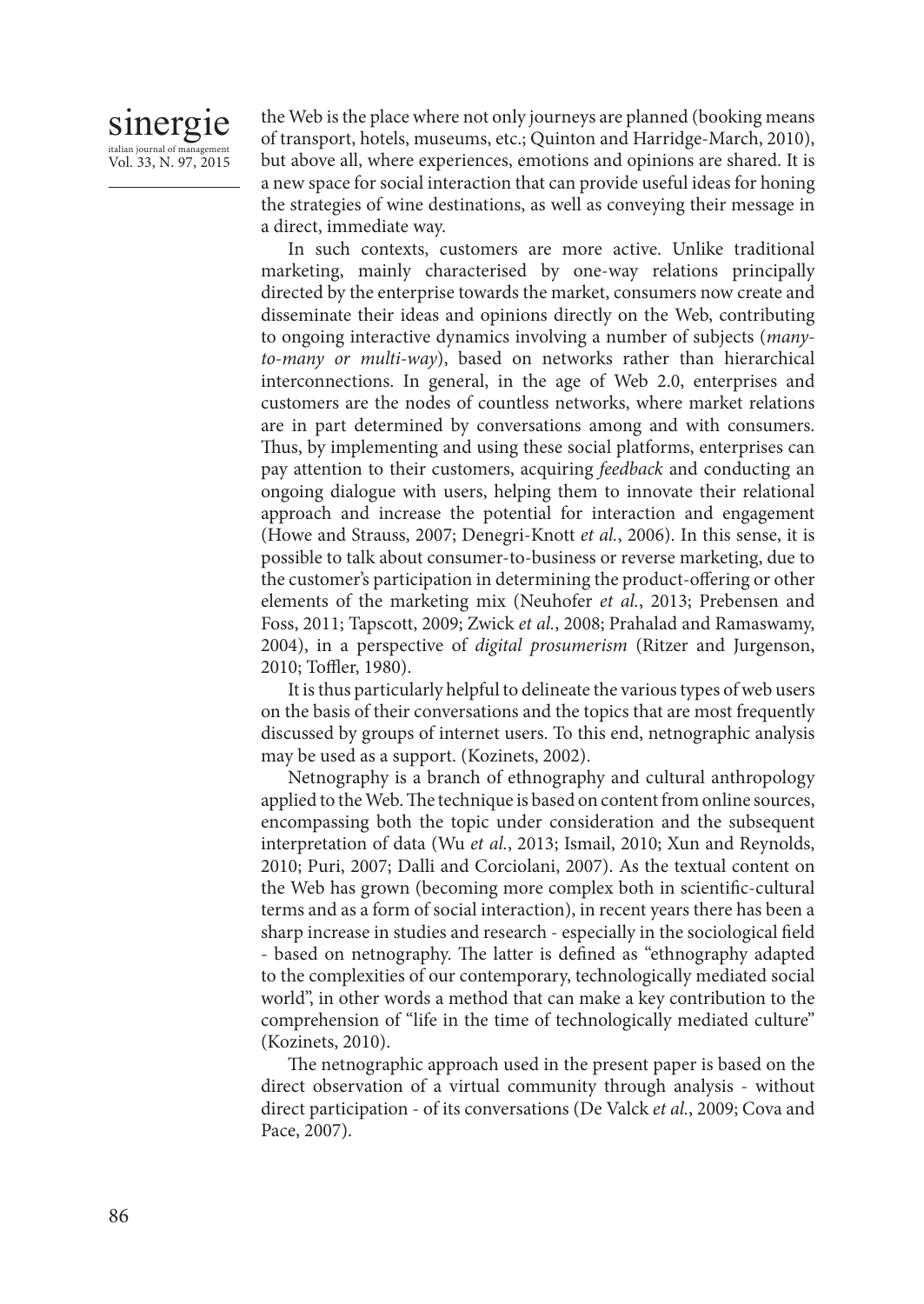#### **3. Research hypothesis and methods**

**Monica Fait Federica Cavallo Paola Scorrano Lea Iaia** Wine web 2.0: digital communication and tourist netnography. Opportunities for new

Given this premise, the current paper proposes two main research hypotheses:

- $H_i$ : In order to achieve visibility on the web it is necessary for a website entrepreneurship to convey information consistent with the users' expectations. In this sense, constant examination/monitoring of *consumer-generated content*  is fundamental.
- *H2* : The topics around which wine tourists' discussions revolve can provide useful insight for management, helping to profile wine tourists and thus to formulate a personalised and effective communication strategy.

From such hypotheses derive the following research questions:

- *Q1 : What web communication strategies are used by the main international wine tourist destinations and therefore by their most popular websites? In other words, what macro-topics are conveyed through wine destination websites?*
- *Q2 : What are the main discussion topics on blogs, forums and communities? In other words, what information is most frequently requested by wine tourists and what do they mainly discuss?*

The research method is a mixed method, using different methods depending on the hypotheses and the questions it seeks to answer (Teddlie and Tashakkori, 2009; Plano and Badiee, 2010).

With reference to H1-Q1, a comparison (partly adopting the principles of benchmarking - Watson, 1995) of the main wine tourist destinations was conducted, held by wine tourists to be representative of excellence, as examined in previous researches (Scorrano *et al.*, 2013) based on the *top of mind* approach (Aaker, 1996); such wine destinations are thought to be: Napa Valley, California, Bordeaux, France, Tuscany and Italy.

In order to identify the related website with good placement on Google of each wine destination, the keywords "*wine tourism*" combined with the destination name (consultation: December 2013) were used; the website links available on the first page of the *Google.com* results were compared on the basis of the following standards:

- *Page Rank* provided by Alexa (http://www.alexa.com),
- Presence of at least one social profile on the main *social media* (e.g. Facebook, Twitter, etc.).

After the individuation of the six websites (the first with a good *page rank*  and a high relevant presence on social media, for each wine destination), the features of online communication concerning these wine destinations were examined. Consistent with the aims of the research, the analysis considered the communicative perspective (Maizza *et al.*, 2013; Scorrano, 2013; Lee and Kozar, 2012; Law *et al.*, 2010; Chiou *et al.*, 2010; Polillo, 2010 and 2006; Mich *et al.*, 2004); so, for each website, the following aspects were analysed by the authors (as also proposed by Crescimanno *et al.*, 2015; Begalli *et al.*, 2009; Cox and Dale, 2002):

a. *Information Architecture*: the website's overall configuration (layout, colour, etc.) and relative modes of navigation. This phase sought to verify the page design and the simplicity of navigation between them (Polillo, 2006);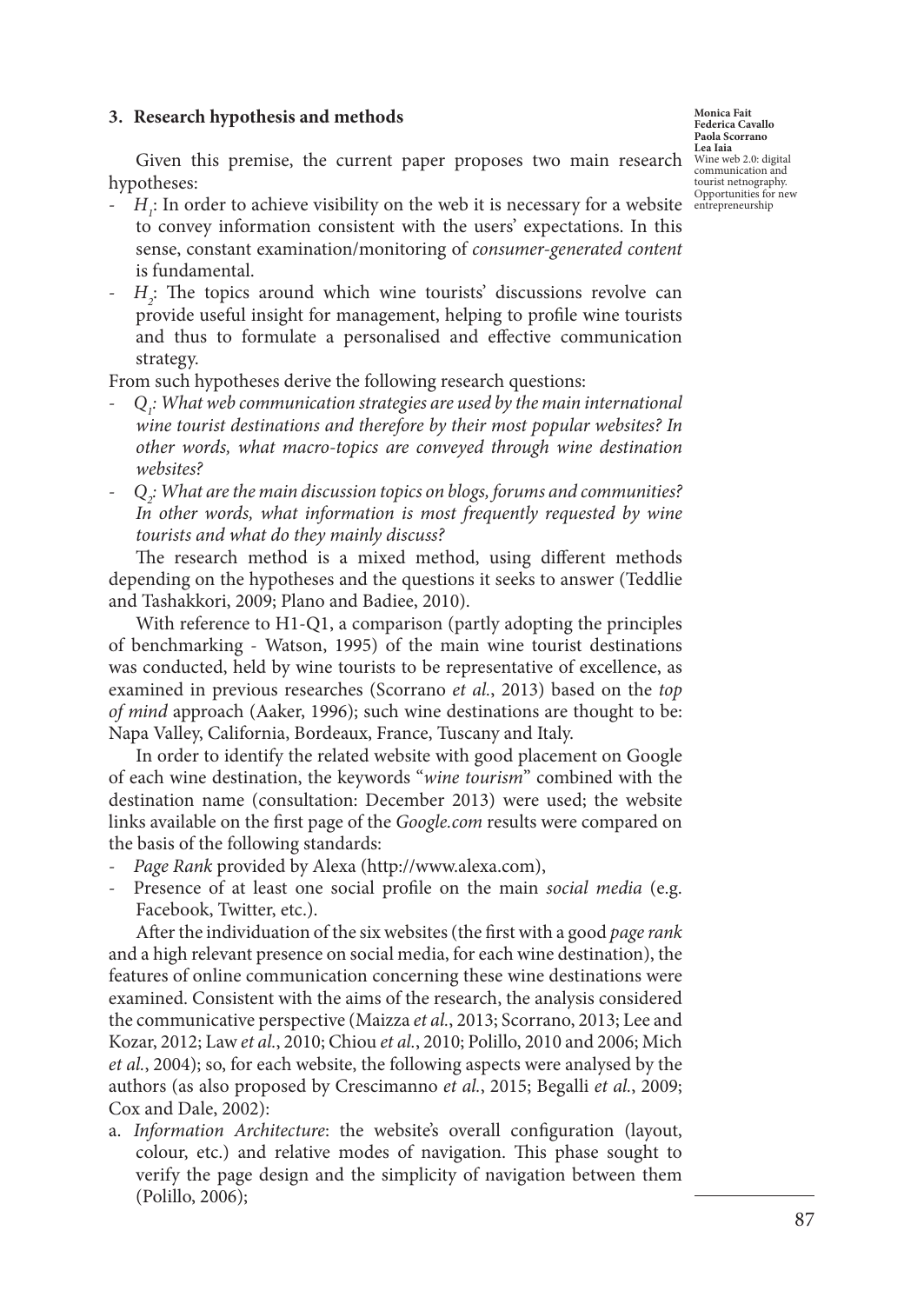

- b. *Visual Communication*: the content of the images and their consistency with the text;
- c. *Usability*: user-friendliness, i.e. the ease of retrieving the desired information completely and rapidly;
- d. *Social Media Dimension*: the capacity for integration with social media, fundamental for increasing engagement with current and potential customers.

A deepen analysis on website content was carried out by means of text mining (Koslowsky, 2010; Kin-Nam *et al.*, 2005) in order to identify the thematic messages and keywords most frequently used by the wine destinations under consideration. With regard to H2-Q2, as already mentioned, a search on *Google.com* (consultation: December 2013) was conducted using "wine tourism" combined with the destination name as keywords. In this analysis, the first three pages of results yielded by the "Discussion" search tool of *Google.com* were examined. In this way, it was possible to identify blogs, forums and communities in which wine tourists talk about the topic under consideration, discuss, exchange information and express opinions and/or decisions.

This (broad) content was then reprocessed in accordance with the text mining method (Koslowsky, 2010; Kin-Nam *et al.*, 2005), in order to highlight the most frequently recurring topics and the most sought-after information among *wine tourism* lovers, with two objectives:

- to highlight the themes which these users discuss most frequently, and to verify whether the data sought by users are also (easily) available on the related wine destinations' business websites;
- to compare the results for each wine-destination in order to create a netnography (Kozinets, 2002) that delineates the characteristics and distinctive features of the various types of *wine tourist* in relation to the most frequently discussed topics.

#### **4. Text mining and wine tourism destination websites**

In order to identify the most frequently used keyword and thematic messages by official wine tourism destination websites (objective 1, referring to H1 and Q1), the analysis proceeded by stages, whose results are shown in the following paragraphs.

#### *4.1Website investigation*

Applying the above-mentioned methods, the analysed websites were:

- *The Napa Valley* (www.visitnapavalley.com),
- *California Wine Tours* (www.californiawinetours.com),
- *Office de Tourisme de Bordeaux* (www.bordeaux-tourisme.com),
- *French Wine Explorers* (http://wine-tours-france.com),
- *Tuscan Wine Tours* (www.tuscan-wine-tours.com),
- *Italian Wine Tours* (http://www.italianwinetours.com).

An initial analysis of the websites shows that in two cases out of six, they are run by the official authority designated for the promotion of local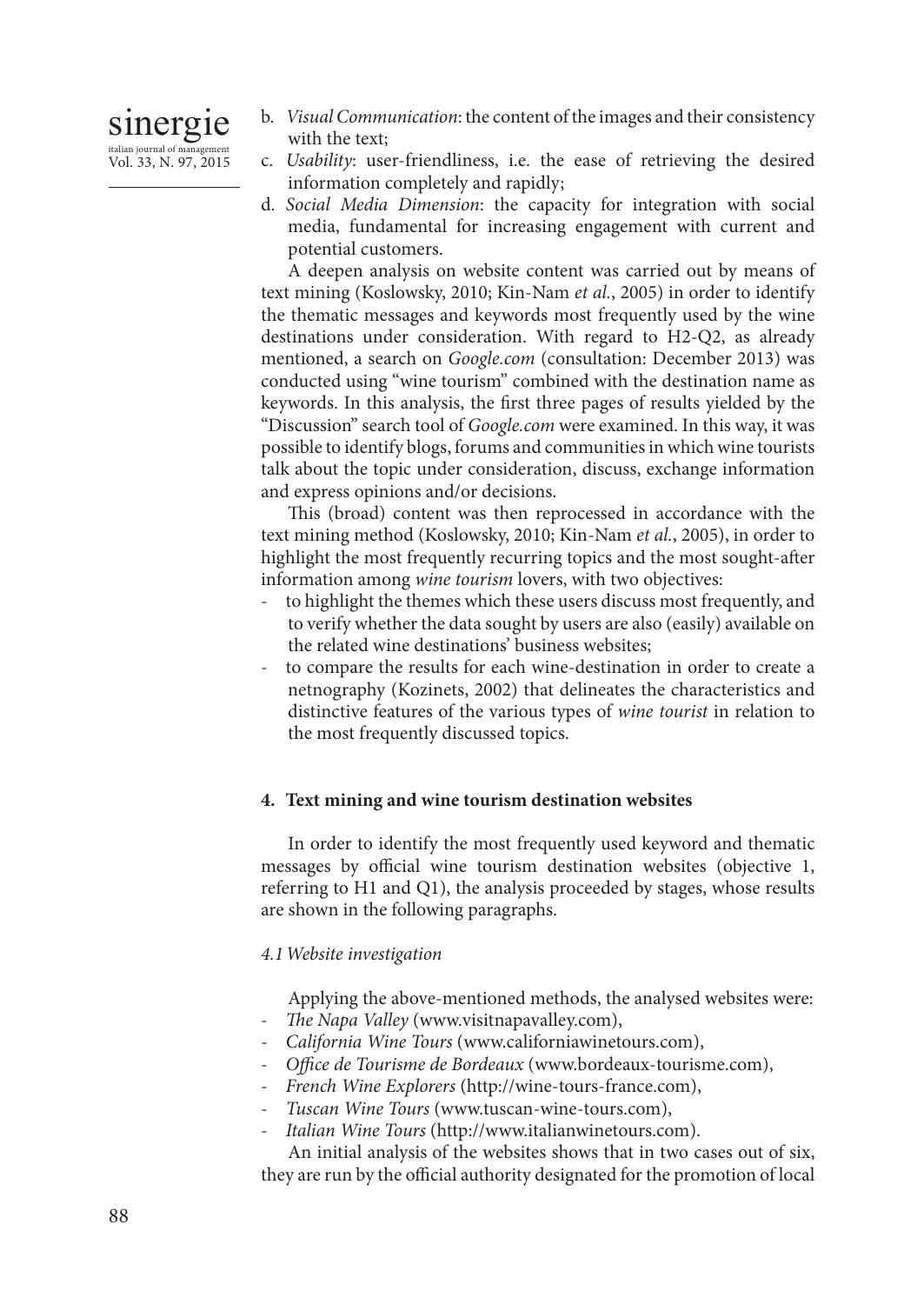tourism (Bordeaux and Napa Valley). These sites dedicate a specific section to wine tourism within the broader tourism offer, while the remaining ones are commercial websites run by service suppliers (for example tour operators), whose main activity is the organisation and promotion of wine tourism activities.

**Monica Fait Federica Cavallo Paola Scorrano Lea Iaia** Wine web 2.0: digital communication and tourist netnography. Opportunities for new entrepreneurship

Figure 1 (*Summary of the analysis of wine destination websites*) describes the main results of the study of the wine destination websites for the fields cited in the methods section.

**The social dimension of the sector being analysed**  is not highlighted in the websites, except Napa<br>Valley and France, which are the only destinations<br>that include links to their respective profiles and **is not highlighted in the websites, except Napa Valley and France, which are the only destinations**  that include links to their respective profiles and<br>blogs in the header or footer of the homepage.<br>Bordeaux is present in six social media platforms, **that include links to their respective profiles and blogs in the header or footer of the homepage. Bordeaux is present in six social media platforms, Napa Vallesy and France in five, Italy and California in two. All the destinations have a profile on Facebook and Twitter, while only Napa Valley, Bordeaux an France have a YouTube channel. Napa Valley and France are also on Pinterest. France**  The social dimension of the sector being analysed Napa Vallesy and France in five, Italy and California<br>in two. All the destinations have a profile on Valley, channel. Napa Valley and France are also on Pinterest. France **The immages present on the sites support the text that accompanies them, increasing the effectiveness of the communication. Generally, the photographs used (simple and in bright colours, like the colouring of the websites themselves) are evocative of the places and the services offered. Their range of subjects includes typical Tuscan and/or Napa Valley vineyards, the castles of Burgundy, American farms (in both traditional and more modern and linear styles) and bicycles for touring the vineyards of Chianti, illustrating the proposed tourism products**  The immages present on the sites support the text<br>that accompanies them, increasing the effectiveness of the communication. Generally, the photographs used (simple and in bright colours, like the<br>colouring of the websites themselves) are evocative<br>of the places and the services offered. Their range of illustrating the proposed tourism products vineyards, the castles of Burgundy, American fams both traditional and more modern and linea subjects includes typical Tuscan and/or Napa Valle and bicycles for touring the vineyards ind drawing attention to the massage conveyed. **and drawing attention to the massage conveyed.** Napa Visual Communication **Visual Communication** Facebook and Twitter, while only Bordeaux an France have a YouTube Social Media Dimension **Social Media Dimension** Dailymotion and Scoopit. **uses Dailymotion and** *Scoopit***!.**Fig. 1: Summary of the analysis of wine destination websites *Fig. 1: Summary of the analysis of wine destination websites* styles) a<br>Chianti, i uses ξ, nation of the user of the state of the state of the state of the state of the state of the state of the state of the state of the state of the state of the state of the state of the state of the state of the state of the s the remaining<br>France), of a **The homepage typically provides a brief presentation of the company mission and the services offered (California, Napa, Tuscany, Italy), or it gives direct access to the sections that describe the tourism activities available (France and Bordeaux). At the top is the logo, but only in sites that are insitutionally dedicated to tourism (Bordeaux and Napa Valley) is it possible to select the language in which to view the online information. In contrast, with the remaining sites (California, Italy, Tuscany and France), of a clearly commercial nature the same space highlights the operators' andresses, so as to facilitate interaction**  gives direct sections that describe the tourism Bordeaux). At the top is the logo, but only in sites that are insitutionally<br>dedicated to tourism (Bordeaux and Napa Valley) is it highlights the operators' andresses, so as to facilitate interaction **In all cases, the desired information is obtained with just a few clicks (thereby confirming their clearly user-friendly nature), enabling the user not only to obtain details of the topic at hand (e.g. the name of the tour, places to visit, means of use, services offered), but also prompting them to purchase the "product" with just two clicks (e.g. Tuscany and France). In some cases there are links to pages outside the site (as with Napa Valley and California), or the purchases section is acessible directly from**  possible to select the language in which to view<br>online information. In contrast, with the remain<br>sites (California, Italy, Tuscany and France), of the services heir<br>not clearly commercial nature the same space Information Architecture **Information Architecture** provides a brief Tuscany, Italy), or s (thereby confirmin<br>ure), enabling the us<br>the topic at hand (e.<br>to visit, means of **the homepage (as with Bordeaux).** mission and activities available (France and **Usability** th Nat est. Source: our presentation Source: our presentation with just م<br>م Napa. company access to the vith customers. **with customers.** California, tour. neal France). offered). 'produc e<br>G <u>م</u> ptai Ē  $5.5$ ৳

#### *4.2Text mining and wine destination websites*

T-Lab software was used to analyse the textual content of company websites in detail. The main *keywords* (980) used by wine travel destinations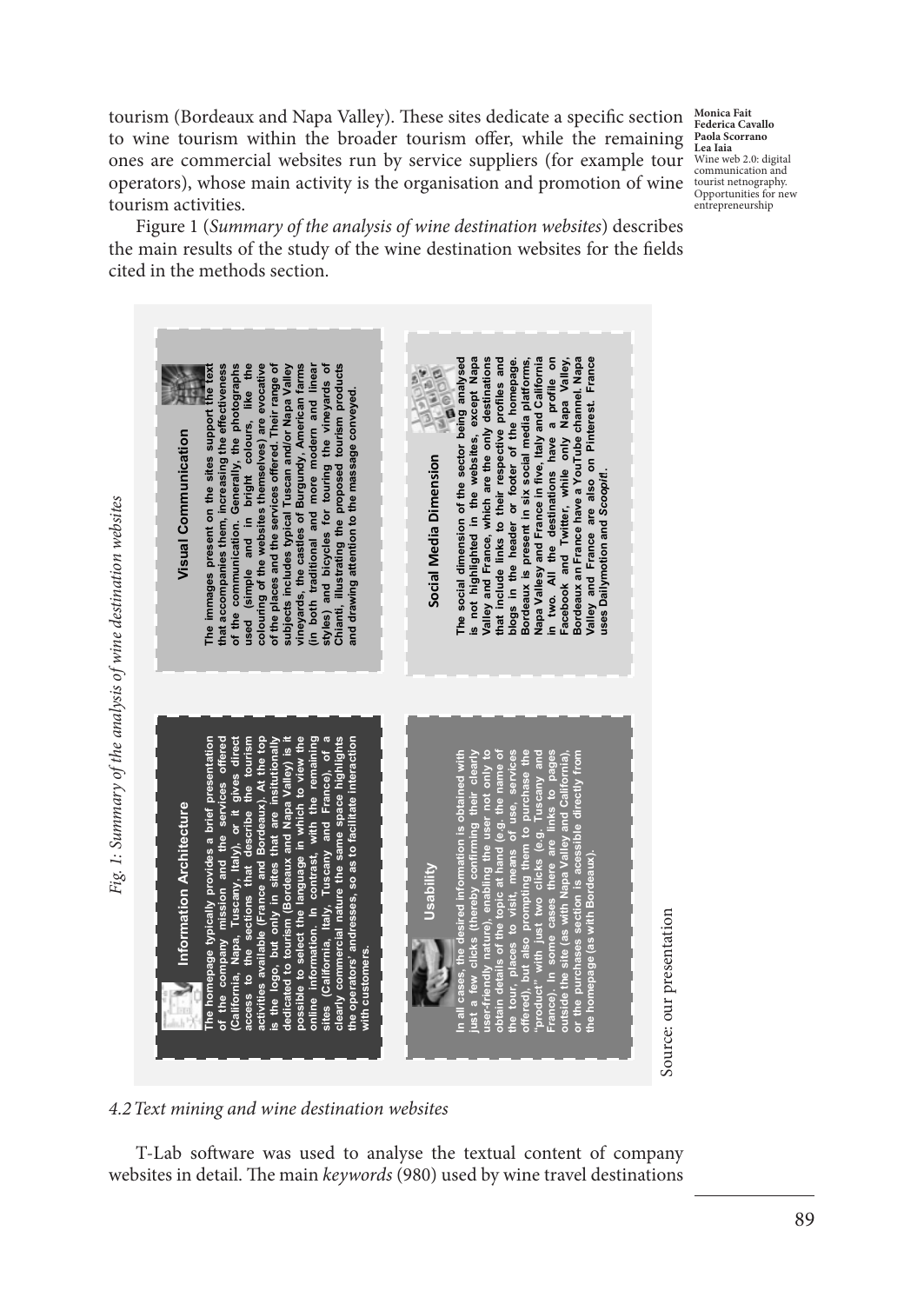

were then identified, along with the semantic networks existing between them. This in turn made it possible to identify thematic *clusters* characterised by high homogeneity within them and high heterogeneity among them. As expected, the most frequently recurring terms concern the place names (Napa Valley, California, Bordeaux, France, Tuscany and Italy) and other areas associated with wine production (Sonoma, Chianti and Montalcino). For this reason, these lexical units were not included in the word cloud in Figure 2.

The central term, around which most of the textual content is structured, is "wine", which is repeated no less than 1,761 times. In more than half of the cases, the term wine occurs more frequently than the name of the destination.

*Fig. 2: Word cloud of the main keywords used by wine destinations*



Source: our presentation

The semantic affinities between certain words make it possible to connect them to four main macro-themes:

- places of production and the people involved (*winery, vineyard, winemaker*);
- accommodation facilities and related services (*hotel, resort, chateau, castle, service, transfer, breakfast*);
- events and entertainment places (*wine tasting, tour, festival*);
- taste and well-being (*food, taste, lunch, dinner, relax, experience, luxury, spa*).

Albeit in different ways and to different degrees, these features are common to all wine destinations, and may therefore be considered fundamental to the dissemination of each area's distinctive characteristics.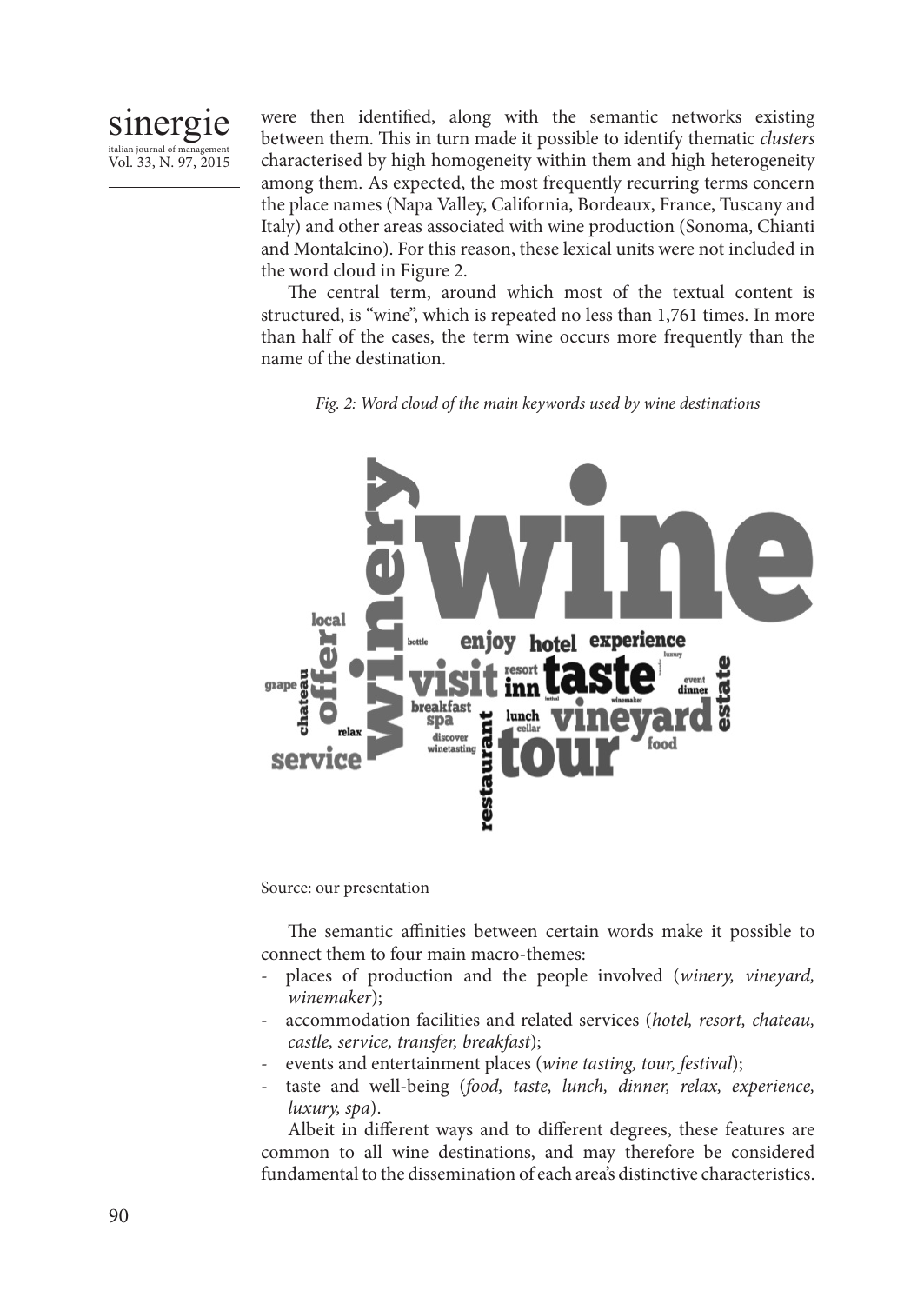Further in-depth analysis of these semantic networks was conducted Monica Fait using Multidimensional Scaling (MDS), a technique that uses similarity **Paola Scorrano Lea Iaia** matrices to represent the relationships between data within a reduced space. Wine web 2.0: digital

communication and tourist netnography. Opportunities for new entrepreneurship

In Figure 3, the diameter of the circles reflects the likelihood of each term's appearance (the greater the diameter, the more frequent the item); moreover:

- the grayscale represents the thematic categories of the most frequently discussed subjects;
- the four thematic quadrants have stronger associative links within themselves, but there are relations among them too;
- the spatial orientation of the circles is not statistically significant.

In accordance with their internal homogeneity, the quadrants in Figure 3 were associated with the following four main thematic areas:

- 1. The *Wine Tour* quadrant encompasses words related to this type of tourism, from the 'stay' in the "rooms" of an accommodation facility to the "visit" to a wine cellar and/or 'restaurant", as well as the consequent "experience". Note the adjectives ("best", "fine") and verbs ("enjoy") qualifying such activities/services, by which the destinations (in this thematic nucleus, especially "Tuscany", "Chianti", "California", "France") seek to attract the greatest number of "guests";
- 2. The quadrant referring to the "*Extra*" services of a wine tourism destination is not limited to the visit to a "wine cellar" or the discovery of a "vineyard" in the area; it also includes the provision ("offer") of additional services: for this reason, "Napa Valley" emphasises "hotel", "resort" and "spa", in order to meet the visitor's potential need for "relaxation";
- 3. The *Food&Event* quadrant examines in depth every "local" aspect of the "world" of wine: there are frequent suggestions, especially on the "Bordeaux" website, of "places" and/or "events" at which you can "discover' the "typical" dishes and "wine" of the destination in question;
- 4. The *Booking* quadrant contains words related to "contacts" and useful "information" for hotel or "wine-cellar" bookings.

In order to assess the lexical specialisation of each wine destination with reference to precise thematic areas, the Analysis of Specificities technique was used. This makes it possible to verify which lexical units are typical of each subset into which a corpus has been subdivided, after defining a variable. This highlights the context units that are characteristic of a particular subset, and thus the 'typical' sentences that best exemplify the communicational messages of the different wine destinations under consideration (see Figure 4: *Analysis of the Specificities of wine destination website content*).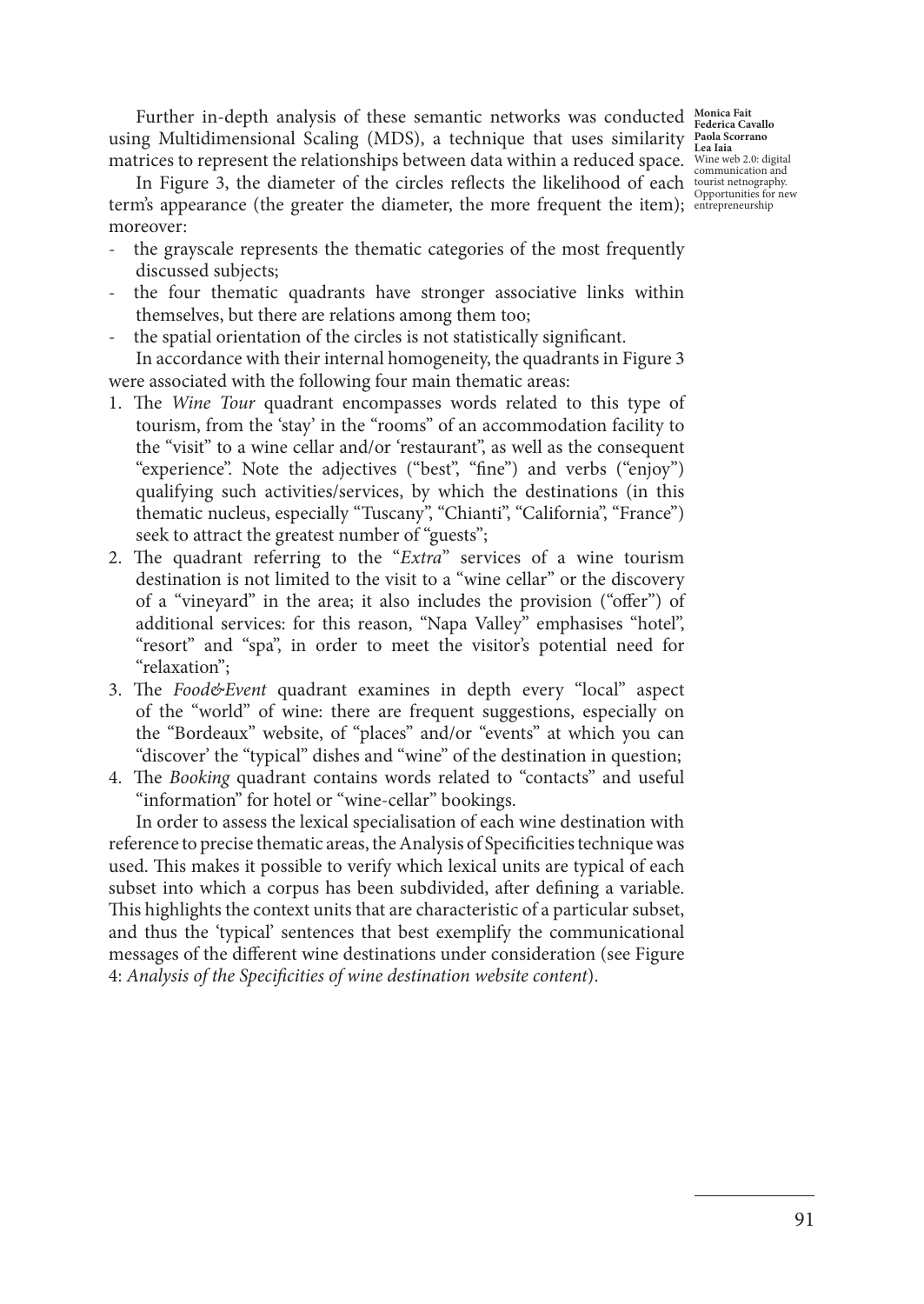



Fig. 3: Multidimensional Scaling Map (MDS - Sammon Method) of the textual content of wine destination websites *Fig. 3: Multidimensional Scaling Map (MDS – Sammon Method) of the textual content of wine destination websites*

Source: our presentation Source: our presentation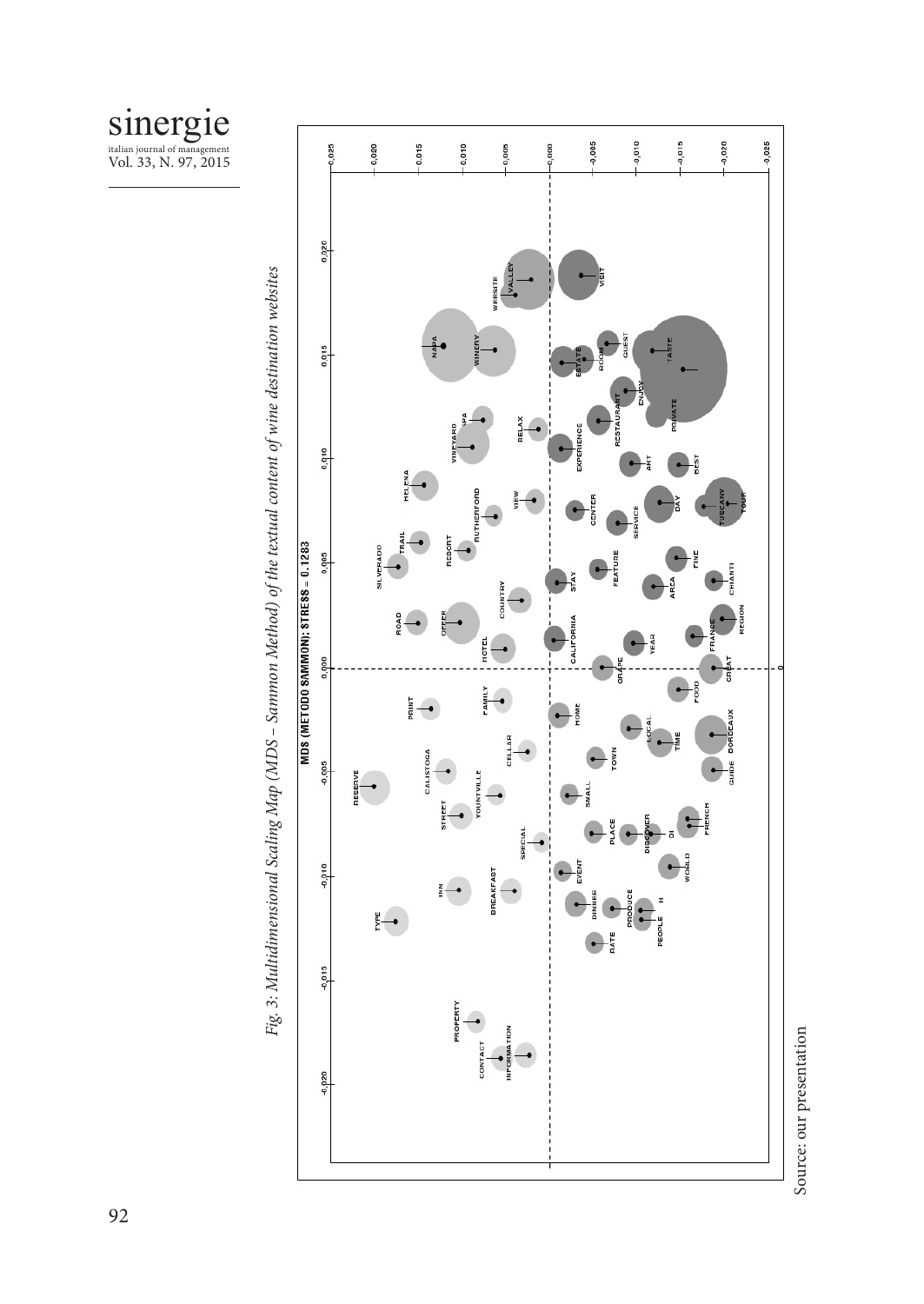| Office de<br>Tourisme de<br><b>Bordeaux</b>  | The focus is usually on historic and artistic heritage, proposing visits to the "city", to<br>discover the "monuments" and "vineyards" listed by Unesco, while providing useful<br>information on "transport".                                                                                                               |
|----------------------------------------------|------------------------------------------------------------------------------------------------------------------------------------------------------------------------------------------------------------------------------------------------------------------------------------------------------------------------------|
| French<br>Wine<br><b>Explorers</b>           | This highlights France's "prestige" cities and "châteaux", as well as its wine "varieties",<br>after which the tours are often named, usually accompanied by highly positive words<br>("fascinate", "deluxe", "favourite"), in order to prompt the tourist to "explore" the location.                                        |
| Tuscan<br><b>Wine Tours</b>                  | This describes the areas of production of famous wines ("Chianti", "Montalcino"),<br>highlighting landscape features such as "hills", providing a "map" and making<br>suggestions for "lunch". Also important is the emphasis on the production of (olive) "oil",<br>with the aim of introducing the public to this product. |
|                                              |                                                                                                                                                                                                                                                                                                                              |
| <b>Italia</b><br><b>Wine</b><br><b>Tours</b> | This proposes various "areas" to visit, not limited to those that are closely linked to the<br>world of wine ("Bolgheri", "Chianti"). It also emphasises the "coast" of certain areas,<br>recommending the "sea", "fish" and "seafood".                                                                                      |
|                                              |                                                                                                                                                                                                                                                                                                                              |
| The<br>Napa<br>Valley                        | This dedicates much attention to the area's "wineries" and "vineyards", providing precise<br>information on "hotels" and "resorts" to stay in, as well as "bed & breakfast"<br>accommodation.                                                                                                                                |
|                                              |                                                                                                                                                                                                                                                                                                                              |
| California<br>Wine<br><b>Tours</b>           | After describing its cities of excellence such as "Sonoma", it provides detailed<br>information useful for "travellers" and their "transfers", before discussing the various<br>"airport" terminals, payment methods and services it offers.                                                                                 |
|                                              |                                                                                                                                                                                                                                                                                                                              |

*Fig. 4: Analysis of the Specificities of wine destination website content* **Monica Fait** 

Source: our presentation of data

In addition to their own core products, each of these wine destinations finds in the local context elements of characterisation and specialisation with which to differentiate its activities from those conducted in the rest of the world, thereby making its own area unique and not like anywhere else (Anholt, 2007).

Such standardisation of communicational messages is the result of co-marketing measures implemented by the wine tourism destination together with other enterprises in the area in accordance with a synergistic approach. This serves to offer an integrated tourism product that stresses the area's distinctive assets (in terms of nature, art, culture, gastronomy, accommodation) and identity, making it both attractive and distinct from its competitors (Franch, 2010; Hall and Mitchell, 2002, Hall *et al.*, 2000, 1998). It is thus fundamental to consider the services that make the product easily usable, as well as the tourist attractors, that is to say the elements that improve the offer and increase the appeal of the destination (Naeem *et al.*, 2013; Kotler *et al.*, 2010; Holm, 2006).

For this reason, the communicative strategies of wine tourism destinations need to adopt a broad approach that treats the surrounding environment as an extra product and the customer as a co-producer of the service, not neglecting the multiple interactions among customers and between customers and the tourist system as a whole (Getz and Brown, 2006).

**Federica Cavallo Paola Scorrano Lea Iaia** Wine web 2.0: digital communication and tourist netnography. Opportunities for new entrepreneurship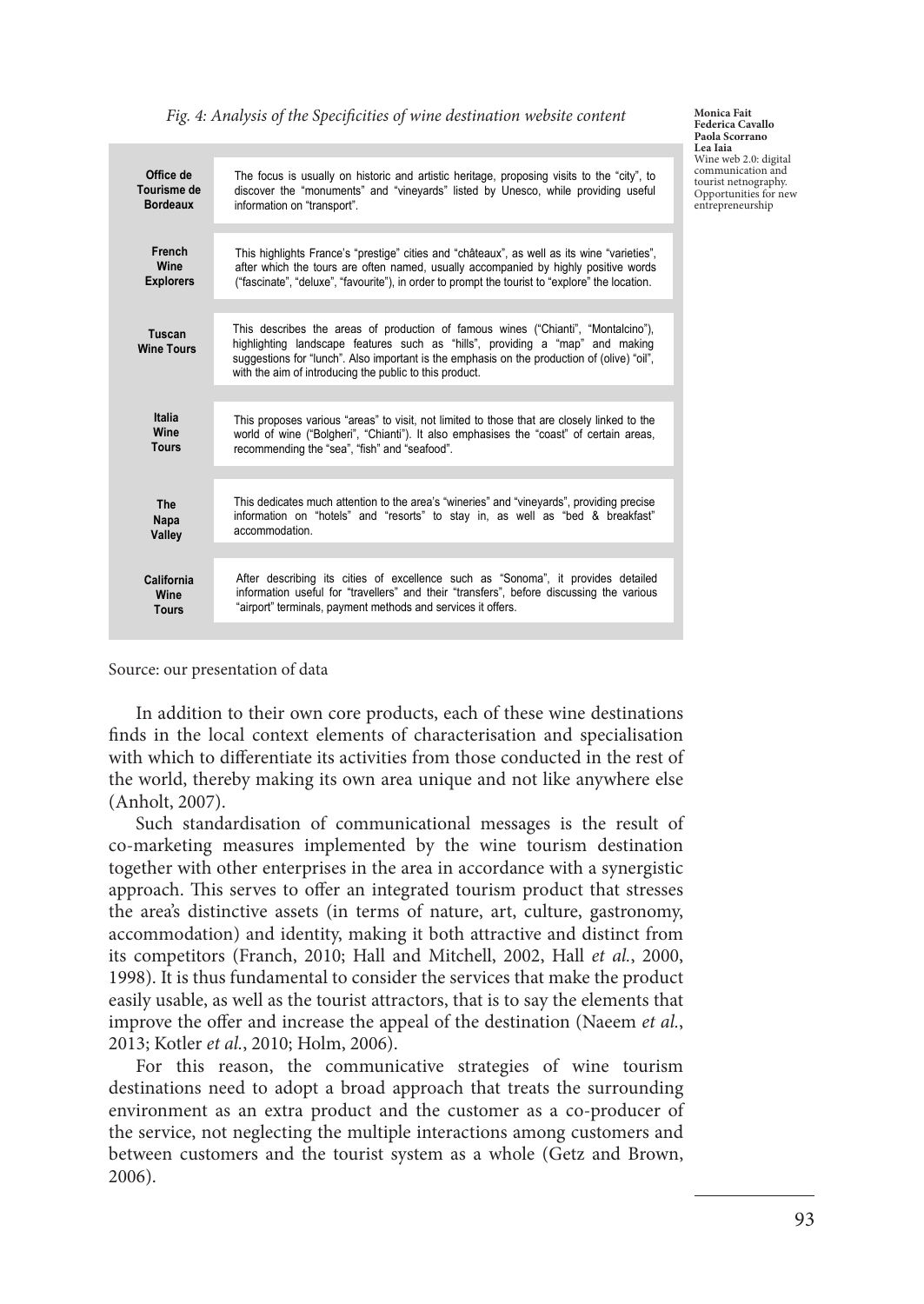# sinergie italian journal of man Vol. 33, N. 97, 2015

## **5. The results of the survey of online discussions**

To profile the wine tourists who speak of wine tourism destinations under study, the textual content of the online discussions (objective 2, referring to H2 and Q2), identified using the above-mentioned approach, was analysed with the text mining method, processing:

- 7,894 elementary contexts;
- 19,592 forms;
- 16,291 terms;

making a total of 308,675 occurrences, considering a threshold of 6 (T-Lab).

This study used the "Discussion" search tool provided by Google. com, which returns only blogs, forums and communities in which the discussion is about the specified search terms, in this case the examined wine destinations. From each of the obtained results, considering only the first three pages, the text of the title or the given question was recorded, together with all the comments/replies, except for those related to groups created on Google (*www.groups.google.com*), whose registration to the community was required. In this way, it was possible to assemble and analyse the contents of 25 online platforms for each wine tourism destination, each of which provided an average of about twenty comments from wine tourism lovers. The total volume of text analysed by the T-Lab software amounted to about 1,000 pages in .doc format.

The initial analysis confirmed what had already been emphasised in the survey in H1. Indeed, the UGC revolves mainly around the word "wine", of which there were 3,376 occurrences. The other most frequently used keywords are associated with the 'experience'(323) of wine tourism as travel in the narrow sense: "winery" (1,356), "tour" (1,203), "visit" (1,036), "taste" (815), "tourism" (489), "travel" (422), "vineyard" (371). Regarding the evaluation of the experience, the words most frequently used by wine tourists are: "great" (619), "love" (308), "enjoy" (273), "beautiful" (228), "fun" (155), "wonderful" (145), "easy" (139), "amaze" (121).

Although the discussions are linked by the same thread (interest in areas suitable for high-quality wine production), the macro online discussion among wine tourists can basically be linked to two types of "suggestion":

- *expert*: linked to wine-cellars and vineyards to visit, to the wines and their characteristics, to tastings and the most important events in the area;
- *fun*: linked to complementary aspects of the places taken into consideration, highlighting the landscape, culture and history, as well as the gastronomic specialities, traditions and things to do during the holiday.

The names of the wine destinations analysed recur in the following order of frequency: "Italy" (684), "Napa" (521), "France" (353), "Tuscany" (336), "Bordeaux" (333) and "California" (192). From these numerical values two considerations arise: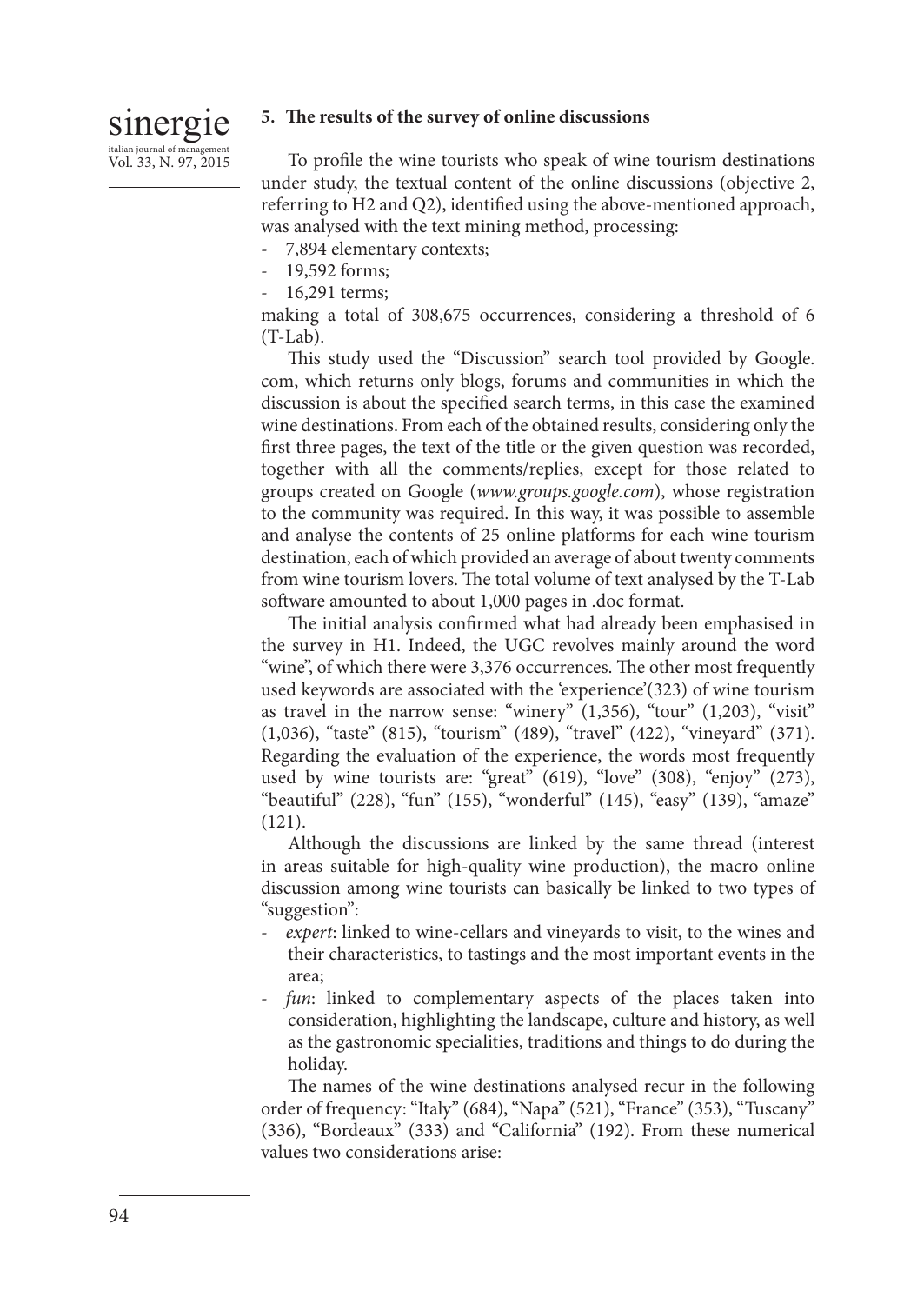- the first two destinations are those that generate the most content, thus **Monica Fait** obtaining a high number of posts;
- discussions and exchange of information about these wine destinations  $\frac{W_{\text{line}}}{W_{\text{sub}}}\frac{W_{\text{line}}}{W_{\text{sub}}}\frac{1}{W_{\text{sub}}}\frac{d}{d\theta}$ communication and<br>occur not only when the post directly concerns the destination. For tourist netnography. example, an opinion and/or a suggestion related to Tuscany is often entrepreneurship extended and enriched with information regarding the whole country, i.e. Italy. Moreover, Italy appears in discussions concerning France, very often in order to make a comparison, highlighting their distinctive features or similarities.

This is also confirmed by the Analysis of Correspondences (see Figure 5), which makes it possible to represent the data in a reduced space, thus illustrating the polarisation of variables on a Cartesian chart.

This technique made it possible to summarise the information taken from blogs, forums and communities in a bi-dimensional space. The relations between the context units in terms of proximity and distance (similarity and difference) were analysed in order to identify the behaviour of the different wine tourists in relation to the destinations under consideration.

This graphic representation makes it possible to classify, in accordance with the netnographic approach, three main types of wine tourist (the names given to the different groups come from the interests noticed in the discussions):

- *sophisticated*: i.e. those who favour the "fashionable" aspect of a location, who exchange views on the best "chateau" to visit or the best "vintage" offered by "wineries" during tastings. Many suggestions concern not only the technical characteristics of local productions, but also the price, and are frequently characterised by a high degree of precision (*"A red Bordeaux wine needs at least 10 years to mature. A young red Bordeaux, even when it comes from a grand chateau, is just bland and full of tannins. The complex fruit and mineral aromas need time to develop".; "More recent vintages range in price from \$29 a bottle for the 2002 all the way up to \$83 for the 1999"*). The most frequent words are in significant semantic proximity to the content related to the Bordeaux variable;
- wine-oriented: wine tourists who mostly discuss Napa Valley and California. Information on these two wine destinations is linked to the world of wine itself. They often discuss people involved in the production chain and they talk about the best wines (very often emphasised with superlative adjectives), wine-cellars, vineyards to visit and the importance of aspects linked to cultivation and production during their tours (*"Always a better experience doing the small production wineries, IMO. Meeting the owners and winemakers is so special!"; "The Syrah is slap-your-mama fantastic, and I could bathe in the Zinfandel and Cabernet. Even the Chardonnay is superb. None of Chris' wines overpower you with alcohol, yet they're all big, robust wines, including the white. You can actually taste the grapes, the soil, the rocks, the wine. You HAVE to stop in here and buy a bottle or two. He'll take you out amongst the grapes for an agriculture lesson if you ask him to. He's always great about educating*  his customers. We're headed out there for Memorial Day week, and I can't *wait. Can you tell I'm a big fan?"; "The wines were quite good, and we really got a good education in wine country agriculture and wine making"*);

**Paola Scorrano Lea Iaia**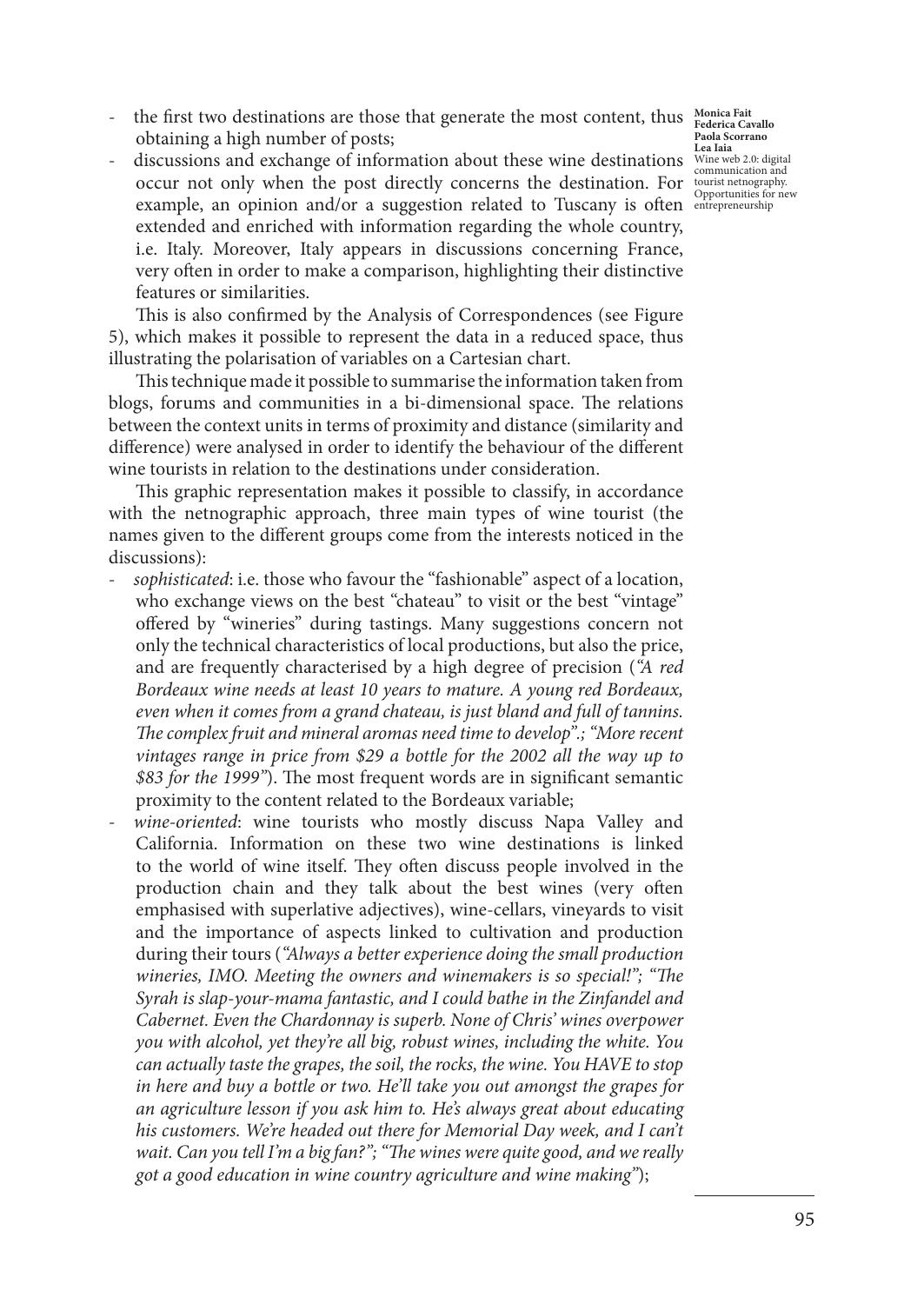



Fig. 5: Analysis of Correspondences in the textual content of blogs,forums and communities (circles show wine tourist netnography) *Fig. 5: Analysis of Correspondences in the textual content of blogs,forums and communities (circles show wine tourist netnography)*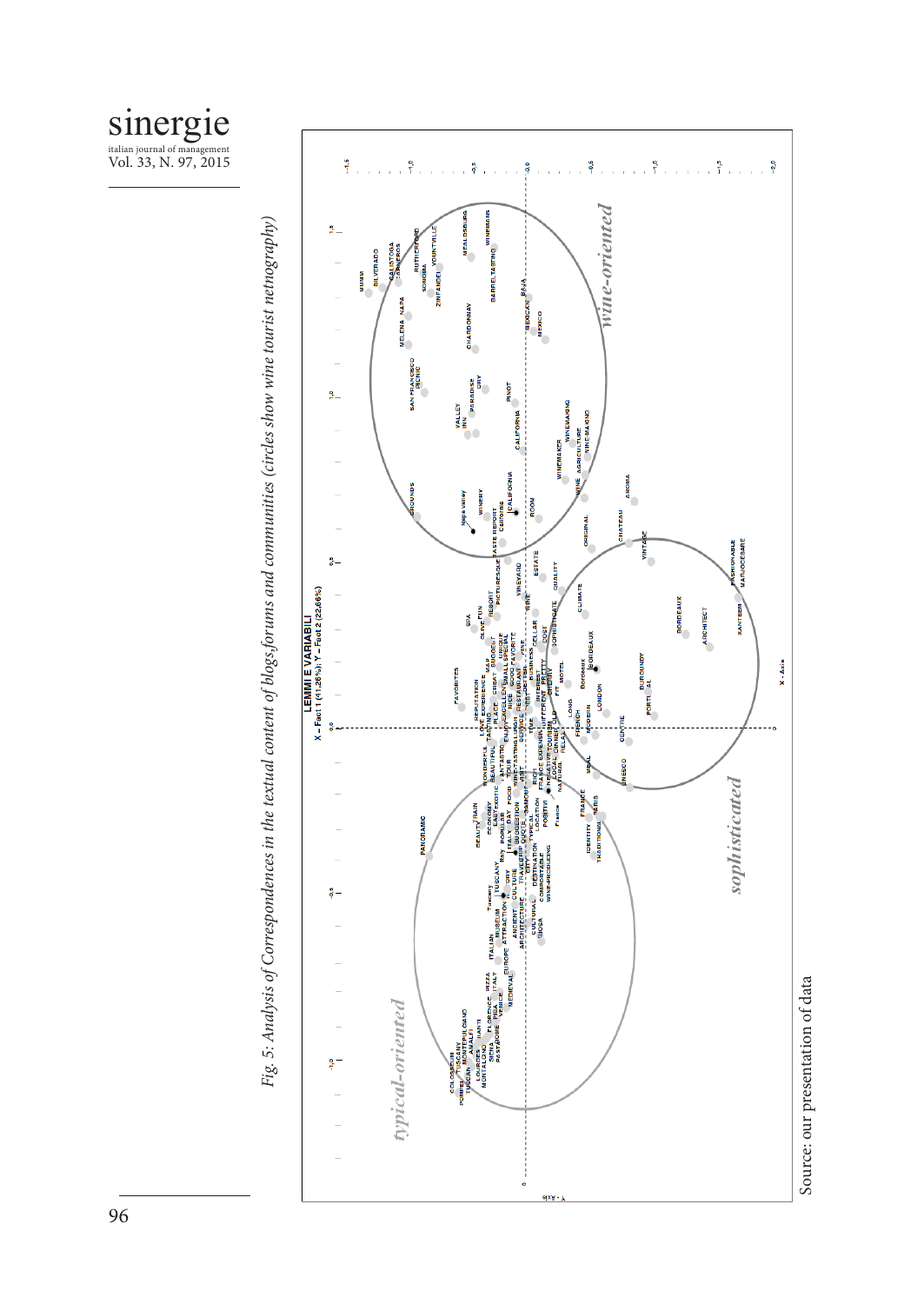- *tradition-oriented*: these tend to be wine tourists talking about Italy, Monica Fait Tuscany and France. On the Web they analyse the cultural and **Paola Scorrano Lea Iaia** architectural aspects of these places, emphasising their history and Wineweb 2.0: digital traditions, as well as the "food" and characteristic local products. Discussing their tours, they give detailed suggestions on things to do, entrepreneurshipmonuments to visit, how to buy tickets for museums and how to reach the most interesting towns (*"You'll have a wonderful time discovering the area you stay in - shopping for local products, eating good food, drinking good wine (it is hard to eat badly in Tuscany, most "trattoria" have extensive wine lists just like the restaurants do) and most of all taking part of your nephew's wedding in such a beautiful context as Tuscany!!"*).

Besides the observed clusters, there are also terms located around the centroid of the bi-dimensional space that have proximity relations, from the lexical point of view, with all the wine tourism destinations under consideration. These words reveal positive sentiments among the wine tourists: as can be seen from the graph (see Fig. 5), the tour experience in the wine destination under consideration is usually identified by lexical units such as "good", "favorite", "enjoy", "excellent", "great", "nice", "beautiful", "wonderful", "interest" and "pretty".

Lastly, it is useful to consider the presence, albeit limited (only three occurrences), of negative adjectives. Lexical units such as "negative", "not good" and "expensive" do not qualify the products and/or areas linked to the wine destinations under consideration, but are usually linked to the purchase of extra services (water taxis, meals, gifts): "*From the cruise port you can choose three different means of water transport; most expensive is a private water taxi"., "My favourite place in Italy is the island of Capri, but boy is it ever expensive! Me and my partner paid £30.00 for burger and chips each and one small beer each, and that was back in 2007!"*.

#### **6. Conclusions**

The present paper originated from two research hypotheses (and related questions):

- $H_i$ : In order to achieve visibility on the web, it is necessary for a website to convey information consistent with the users' expectations. In this sense, constant examination/monitoring of *consumer-generated content*  is fundamental.
- *H*<sub>2</sub>: The topics around which wine tourists' discussions revolve can provide useful suggestions for web marketing, helping to profile wine tourists and thus to formulate a personalised and effective communication strategy. This can also lead to the birth of new companies or new services calibrated to the specific needs of different users.

Via the formulation of answers to the research questions, the analysis thus conducted made it possible to confirm the initial hypotheses and emphasise the need for greater dynamism on the part of enterprises in order to preserve and/or improve their competitive edge. Indeed, monitoring online conversations is a way for wine destinations to obtain customer feedback, gain knowledge of their tourist experience and enrich the content

communication and tourist netnography. Opportunities for new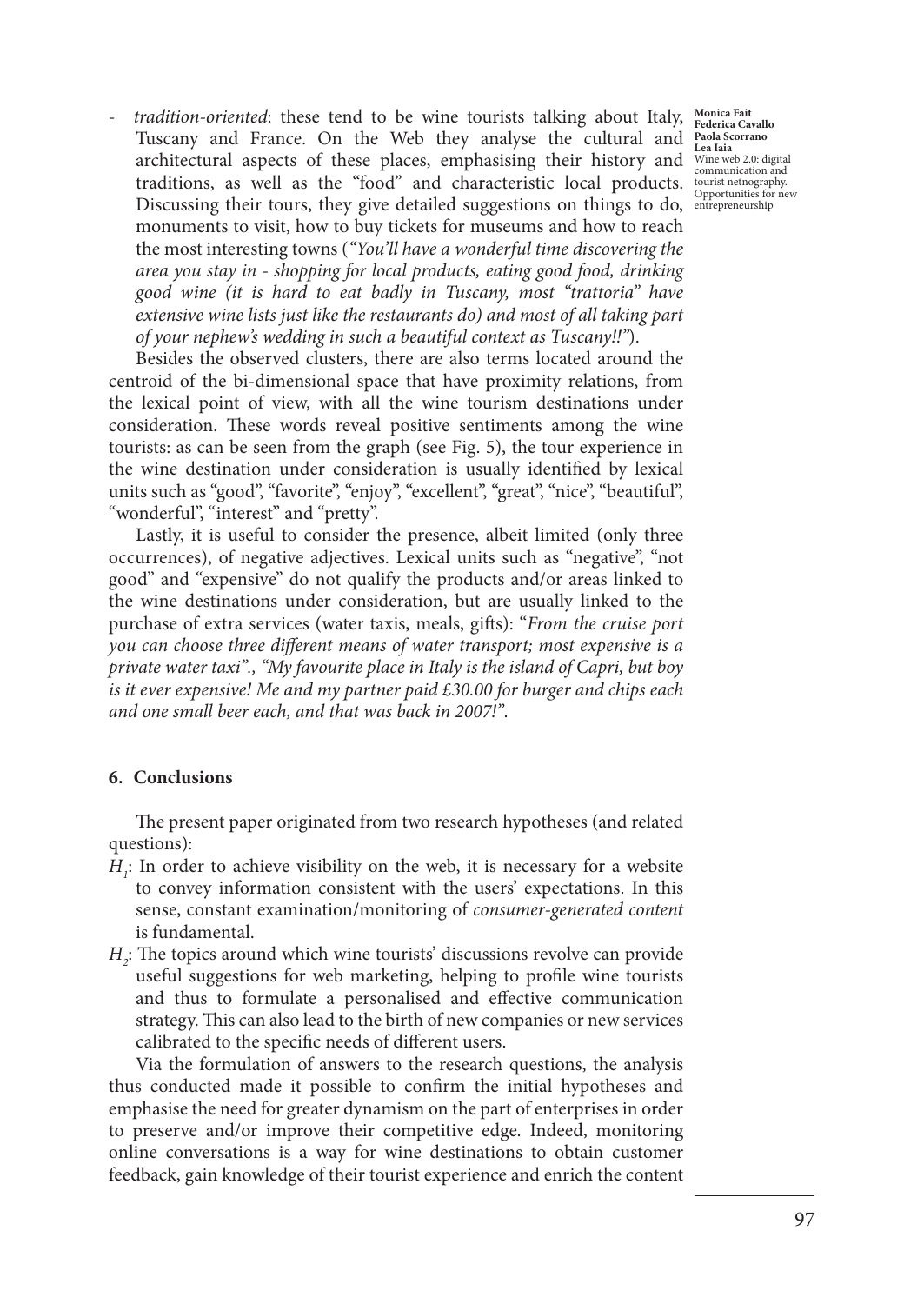# sinergie italian journal of managem Vol. 33, N. 97, 2015

of the offered products. It was thus possible to outline the characteristics of the "new wine tourist", who is well-informed, chooses the destination in accordance with his interests and plans his free time, at the same time becoming a 'spokesperson' for his own travel experiences who provides useful suggestions to the other members of the community.

The scientific contribution of this research is represented by the application of the text mining analysis and netnographic approach in the wine sector, in which they are not often utilised. Therefore, the analysis model designed is thought to be potentially adoptable in any sector; indeed it enables the identification of the most frequently thematic messages in the corporate websites under study and profile users of the Network.

In this sense, the research conducted can have managerial consequences in terms of delineating an integrated tourist offer on the basis of the insight gained by analysing 'virtual discussion rooms' that reference the enterprise. These communicative platforms offer significant informational opportunities that are useful for planning a personalised, attractive offer for the customer. However, they also allow enterprises to become acquainted with the perceptions of users and thus the brand image that is generated by rapid word-of-mouth online communication. To this may be added the potential utility of the study in terms of creating a model of analysis that can be used for creating new offer formats for services that are closely linked to the specific needs of a demand that is constantly evolving. Indeed, the netnographic approach, with the profiling of UGC, makes it possible to conceive specific offer formulae that can predict, intercept and hopefully satisfy the various expectations, which are hard to identify with other types of analysis. This approach thus serves two purposes:

- a) to direct web communication;
- b) to define new types of offer linked to the specific needs of the demand.

The limits of the present study are of two kinds: from the communicative point of view, the analysis was based only on wine destination websites, which by definition are less interactive than the latest generation of social networks. The netnographic approach used is of the observational kind and thus provides no interaction with wine tourists.

In terms of the development of the research, the aim is therefore to complete the results by broadening the analysis to include the content adopted by wine destinations on the most frequently used social platforms (Facebook, Twitter, Pinterest, etc.). This research will take account of the fact that destinations using social networks need to continuously update their content, use a generally more informal/immediate tone than the one used on their institutional sites and deploy effective content that can generate engagement and strengthen the destination's brand image.

It will also be interesting to further develop the netnographic analysis, possibly increasing the study sample, favouring a participative approach by means of questionnaires to be compiled by wine tourists in order to investigate their perceptions of the wine destinations observed.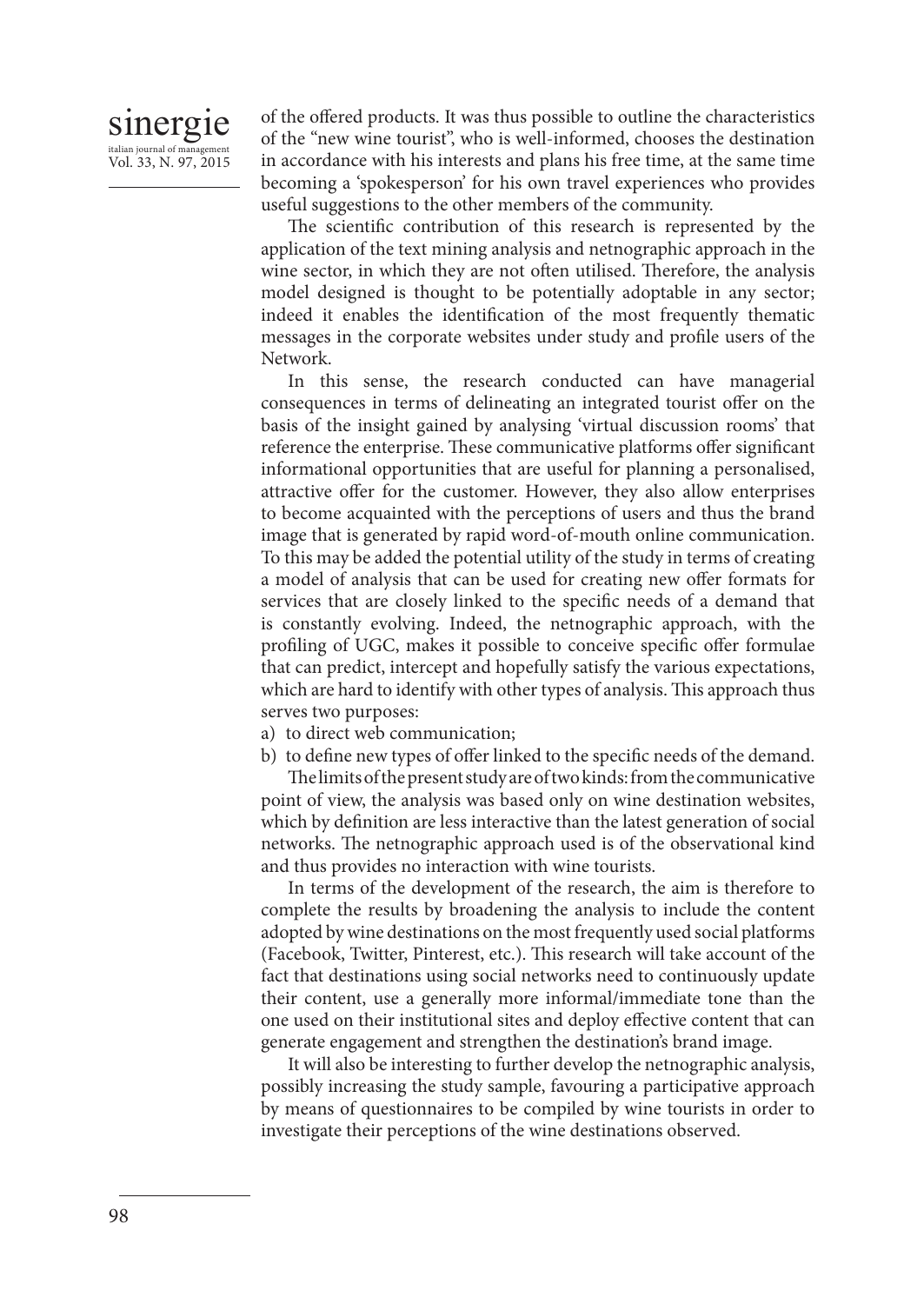#### **References**

**Monica Fait Federica Cavallo Paola Scorrano Lea Iaia** Wine web 2.0: digital communication and tourist netnography. Opportunities for new

- AAKER D.A. (1996), "Measuring brand equity across products and markets", *California Management Review*, vol. 38, n. 3, pp. 102-120.
- ANHOLT S. (2007), "Competitive Identity: the new brand management for nations, entrepreneurshipcities and region", *Journal of Brand Management*, vol. 14, n. 6, pp. 474-475.
- BEGALLI D., CODURRI S., GAETA D. (2009), "Wine and web marketing strategies. The case study of Italian speciality wineries", B*ritish Food Journal*, vol. 111, n. 6, pp. 598-619.
- BUHALIS D., WAGNER R. (2013), "E-destinations: global best practice in tourism technologies and application", in Cantoni L., Xiang Z. (eds), *Information and Communication Technologies in Tourism*, Springer Verlag, Austria, pp. 119- 130.
- CHARTERS S., ALI-KNIGHT J. (2002), "Who is the wine tourist?", T*ourism Management*, vol. 23, n. 3, pp. 311-319.
- CHIARVESIO M., DI MARIA E. (2009), "Innovazione, internazionalizzazione e ICT: l'impresa distrettuale italiana tra globale e locale", in Pepe C., Zucchella A., *L'internazionalizzazione delle imprese italiane. Competitività e attrattività del made in Italy*, Il Mulino, Bologna.
- CHIOU W., LIN C., PERNG C. (2010), "A strategic framework for website evaluation based on a review of the literature from 1995-2006", *Information and Management*, vol. 47, n. 5, pp. 282-290.
- COSTANTINIDES E., FOUNTAIN S.J. (2008), "Web 2.0: conceptual foundations and marketing issue", *Journal of direct, data and digital marketing practice*, vol. 9, n. 3, pp. 231-244.
- COVA B., PACE S. (2007), "Branding tribale su Internet: "myNutella The Community"", *Micro&Macro Marketing*, vol. XVI, n. 1, pp. 165-182.
- COX J., DALE B.G. (2002), "Key quality factors in Web site design and use: an examination", *International Journal of Quality and Reliability Management*, vol. 19, n. 7, pp. 862-888.
- CRESCIMANNO M., GALATI A. (2014), "Competitiveness of Italian wines in the international market", *Bulgarian Journal of Agricultural Science*, vol. 20, n. 1, pp. 12-22.
- CRESCIMANNO M., GALATI A., SIGGIA D., TINERVIA S. (2015), "Web-sites quality and business performance: an empirical investigation in the Sicilian wineries", in Vrontis D., Sakka G., Amirkhanpour M. (Eds), *Management Innovation and Entrepreneurship. A Global Perspective*, Cambridge Scholar Publishing, Cambridge.
- DALLI D., CORCIOLANI M. (2007), "Consumption between market and community. Evidence from the Bookcrossing case", in Collesei U., Andreani J.C (eds.), *Proceedings of the VI International Marketing Trends Conference*, Paris, January 26th-27th.
- DE VALCK K., VAN BRUGGEN G.H., WIERENGA B. (2009), "Virtual communities: a marketing perspective", *Decision Support System*, vol. 47, n. 3, pp. 185-203.
- DENEGRI-KNOTT J., ZWICK D., SCHRÖDER J.E. (2006), "Mapping consumer power: an in-tegrative framework for marketing and consumer research", *European Journal of Marketing*, vol. 40, n. 9-10, pp. 950-971.
- DWIVEDI M., YADAV A., VENKATESH U. (2012), "Use of social media by national tourism organizations: a preliminary analysis", *Information Technology and Tourism,* vol. 13, n. 2, pp. 93-103.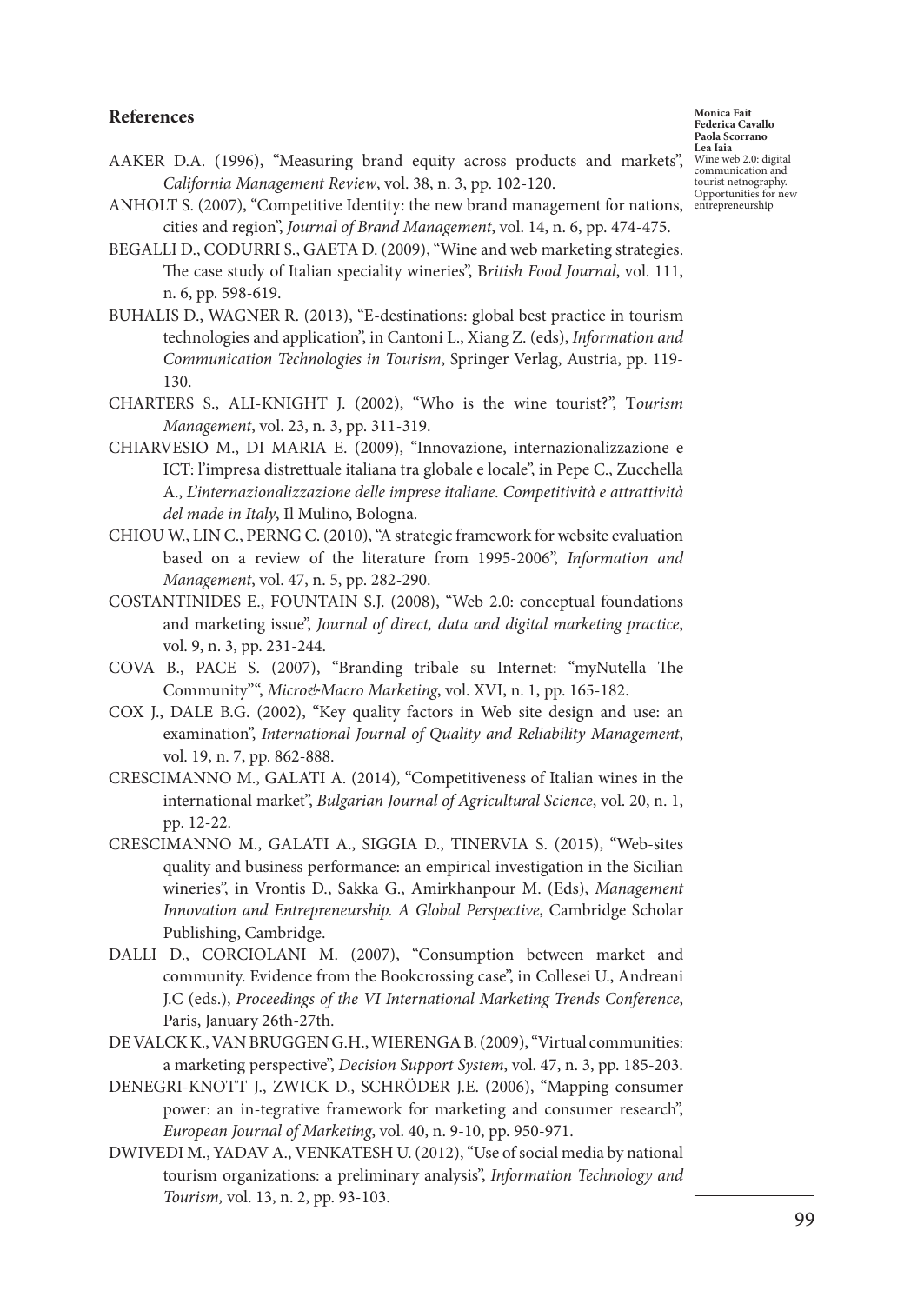# sinergie

italian journal of management Vol. 33, N. 97, 2015

- FAIT M., SCORRANO P., TRIO O. (2014), "La misurazione delle performance della social web communication nelle aggregazioni agroalimentari", *Conference proceedings of 13th International Marketing Trends Conference*, Venice, January 24th-25th.
- FOTIS J., BUHALIS D., ROSSIDES N. (2011), "Social media impact on holiday travel planning: the case of the Russian and the FSU markets", *International Journal of Online Marketing*, vol. 1, n. 4, pp. 1-19.
- FRANCH M. (2010), Marketing delle destinazioni turistiche, McGraw-Hill, Milano.
- FULLER J., MATZLER K., HOPPE M. (2008), "Brand Community Members as a Source of Innovation", *Journal of Product Innovation Management*, vol. 25, n. 6, pp. 608-623.
- GETZ D., BROWN G. (2006), "Critical success factors for wine tourism regions: a demand analysis", *Tourism Management*, vol. 27, n. 1, pp. 146-158.
- GUTTENTAG D. (2010), "Virtual reality: applications and implication for tourism", *Tourism Management*, vol. 31, n. 5, pp. 637-651.
- HALL C.M., MACIONIS N. (1998), "Wine tourism in Australia and New Zealand", in Butler R.W., Hall C.M., Jenkins J.M. (eds.), *Tourism and recreation in rural areas*, John Wiley and Sons, Sidney, pp. 267-298.
- HALL C.M., MITCHELL R. (2002), "The tourist terroir of New Zealand wine: The importance of region in the wine tourism experience", in Montanari A., *Food and environment: Geographies of taste*, Società Geografica Italiana, Roma.
- HALL C.M., SHARPLES L., CAMBOURNE B., MACIONIS N. (eds.), (2000), *Wine tourism around the world: Development, management and markets*, Butterworth-Heinemann, Oxford.
- HAYS S., PAGE S.J, BUHALIS D. (2012), "Social media as a destination marketing tool: its use by national tourism organisations", *Current Issues in Tourism*, vol. 16, n. 3, pp. 211-239.
- HERNÁNDEZ B., JIMÉNEZ J., MARTÍN M.J. (2009), "Key website factors in e-business strategy", *International Journal of Information Management*, vol. 29, n. 5, pp. 362-371.
- HOLM O. (2006), "Integrated marketing communication: from tactics to strategy", *Corporate Communications*, vol. 11, n. 1, pp. 23-33.
- HOWE N., STRAUSS W. (2007), "The Next 20 Years: How Customer and Workforce At-titudes Will Evolve", *Harvard Business Review*, July-August, pp. 41-52.
- HUANG J., HSU C.H.C. (2010), "The impact of customer-to-customer interaction on cruise experience and vacation satisfaction", J*ournal of Travel Research*, vol. 49, n. 1, pp. 79-92.
- ISMAIL A.R. (2010), "Investigating British customers' Experience to Maximize Brand Loyalty Within the Context of Tourism in Egypt: Netnography & Structural Modelling Approach", *Doctor of Philosophy in Marketing*, Brunel University.
- KIETZMANN J.H., HERMKENS K., McCARTHY I.P., SILVESTRE B.S. (2011), "Social media? Get serious! Understanding the functional building blocks of social media", *Business Horizons,* vol. 54, n. 3, pp. 241-251.
- KIM H., NIEHM L.S. (2009), "The impact of Website Quality on Information Quality, Value, and Loyalty Intentions in Apparel Retailing", *Journal of Interactive Marketing*, vol. 23, n. 3, pp. 221-233.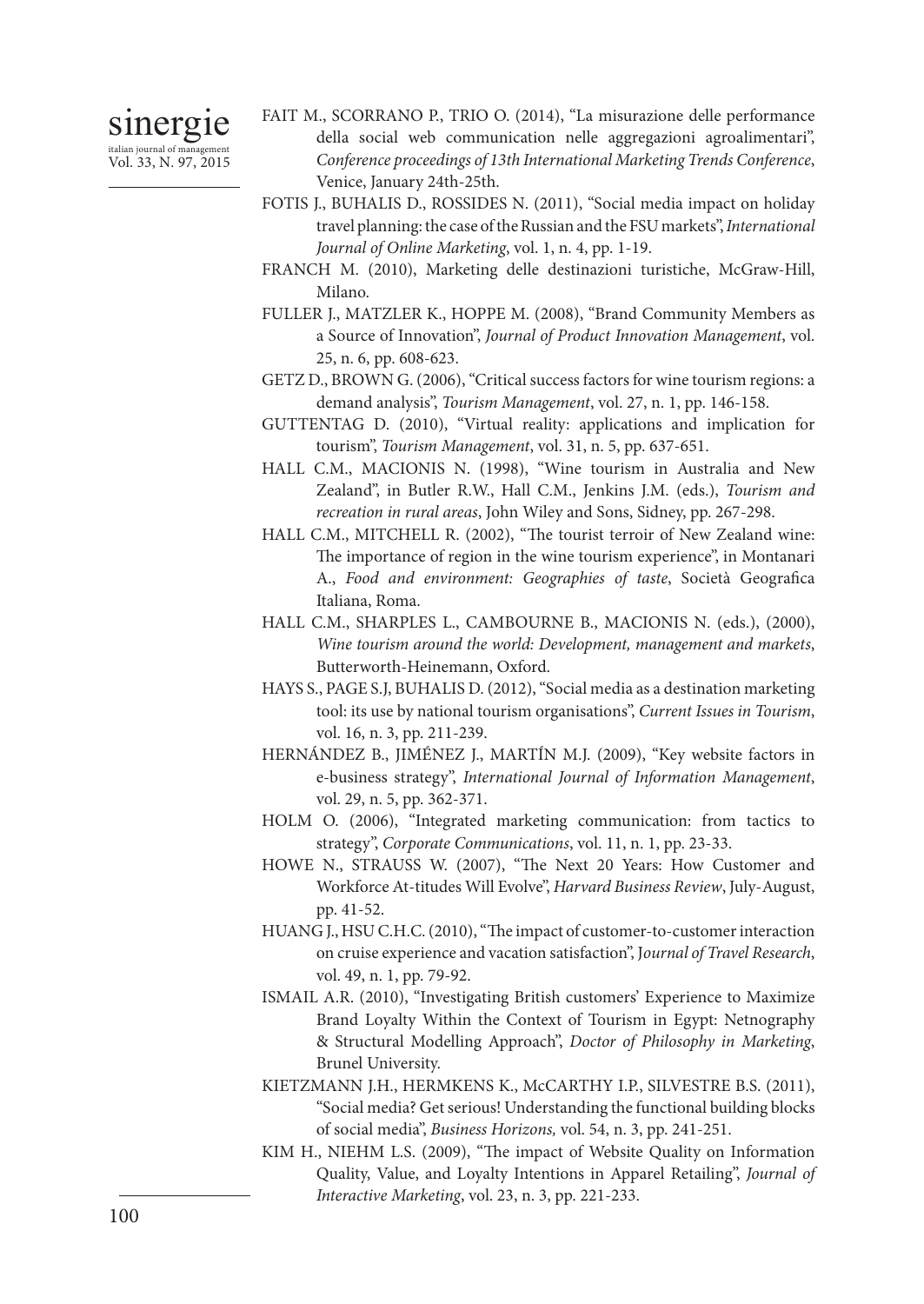KIN-NAM L., KAM-HON L., HO Y. (2005), "Text mining for the hotel industry", *Monica Fait Cornell Hotel and Restaurant Administration Quarterly*, vol. 46, n. 3, p. 344.

- KOSLOWSKY S. (2010), "Text mining in marketing", *Target Marketing*, vol. 33, n. Wine web 2.0: digital 9, p. 30.
- KOTLER P., BOWEN J.T., MAKENS J.C. (2010), *Marketing for hospitality and* entrepreneurship *tourism*, Pearson, Boston.
- KOZINETS R.V. (2002), "The Field Behind the Screen: Using Netnography for Marketing Research in Online Communities", *Journal of Marketing Research*, vol. 39 (February), pp. 61-72.
- KOZINETS R.V. (2010), *Netnography: Doing Ethnographic Research Online*, Sage, London.
- KUJALA S. (2003), "User involvement: a review of the benefits and challenges", *Behaviour and Information Technology*, vol. 2, n. 1, pp. 1-16.
- KUMAR V., CHATTARAMAN V., NEGHINA C., SKIERA B., AKSOY L. (2013), "Data driven services marketing in a connected world", *Journal of Service Management*, vol. 24, n. 3, pp. 330-352.
- LAW R., QI S., BUHALIS D. (2010), "Progress in tourism management: A review of website evaluation in tourism research", *Tourism Management*, vol. 31, n. 3, pp. 297-313.
- LEE Y., KOZAR K.A. (2012), "Understanding of website usability: Specifying and measuring constructs and their relationships", *Decision Support Systems*, vol. 52, n. 2, pp. 450-463.
- LI C., BERNOFF J. (2008), *Groundswell: Winning in a world transformed by social technologies*, Harvard Business School Press, New York.
- MAIZZA A., SCORRANO P., IAIA L., CAVALLO F. (2013), "Web communication e Experiential concept store per i tipici dell'agroalimentare", *X Annual Conference Proceedings of Società Italiana di Marketing "Smart life: dall'innovazione tecnologica al mercato"*, 3rd-4th October 2013, Milan.
- MATTIACCI A., CECCOTTI F., DE MARTINO V. (2006), "Il vino come prodotto cognitivo: indagine esplorativa sui comportamenti giovanili", *5th International Congress Marketing Trends*, 20th-21st January, Venice
- MICH L., FRANCH M., NOVI INVERARDI P.L., MARZANI P. (2004), "Supporting decision making in quality projects for Web sites: a framework for tourist destinations", *Information and Communication Technologies in Tourism*, pp. 604-613.
- MITCHELL R., HALL C.M., McINTOSH A. (2000), "Wine tourism and consumer behaviour", in Hall C.M., Sharples L., Cambourne B., Macionis N. (Eds.), *Wine tourism around the world: Development, management and markets*, Elsevier Science.
- NAEEM B., BILAL M., NAZ U. (2013), "Integrated marketing communication: a review paper", *Interdisciplinary Journal of Contemporary Research in Business*, vol. 5, n. 5, pp. 124-133.
- NEUHOFER B., BUHALIS D., LADKIN A. (2013), "A tipology of technologyenhanced tourism experiences", *International Journal of Tourism Research*.
- NOSI C. (2012), *Il vino fra produzione e mercato. Dinamiche, struttura e processi di un settore globale nelle fasce premium*, Rubbettino editore, Catanzaro.
- O'REILLY T. (2005), "What Is Web 2.0. Design Patterns and Business Models for the Next Generation of Software", *http://oreilly.com/pub/a/web2/archive/what-isweb-20.html.*

**Federica Cavallo Paola Scorrano Lea Iaia** communication and tourist netnography.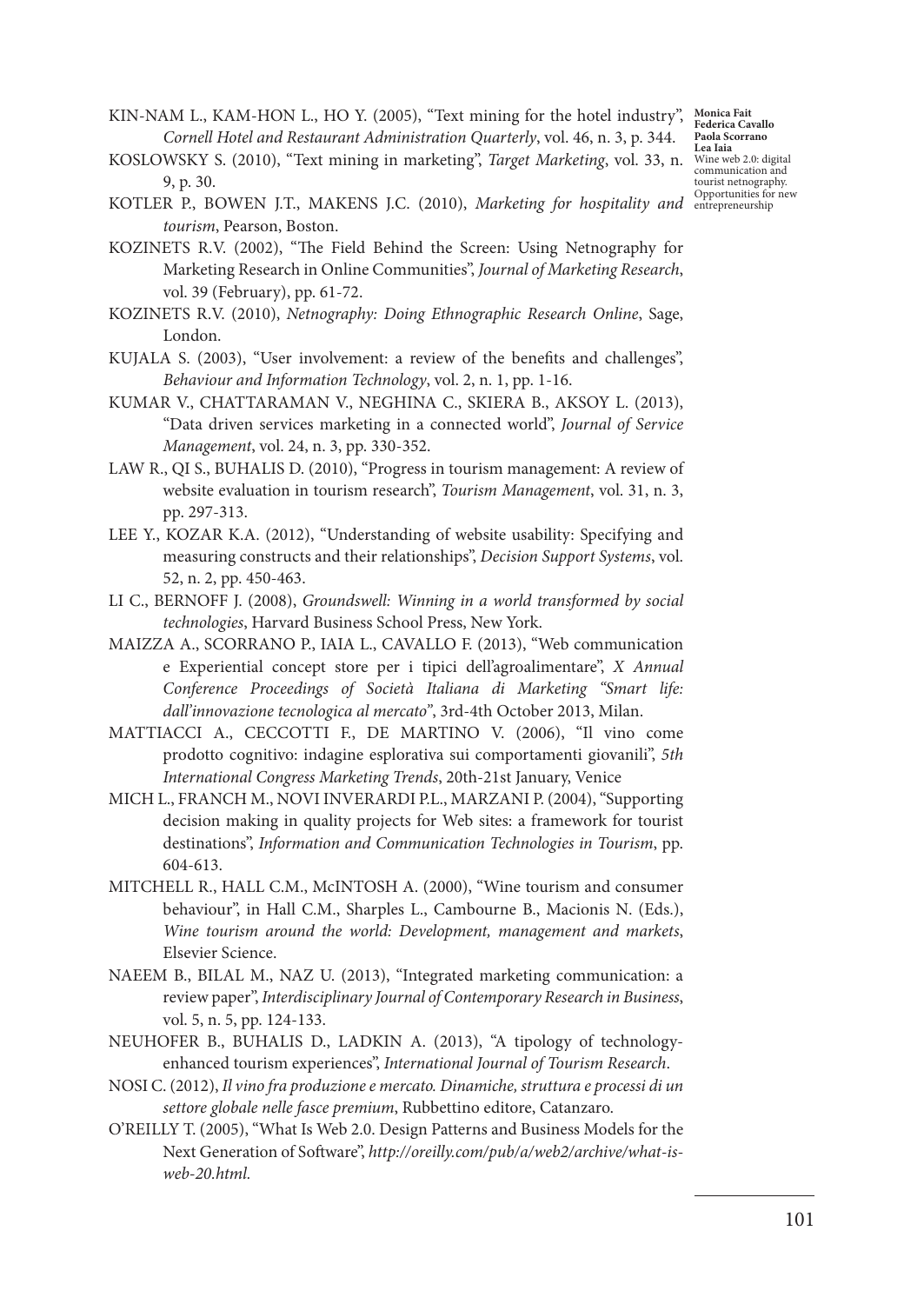- OANCEA O. (2011), "Qualitative research in order to determine a conceptual model of integrated marketing communication to increase the efficiency of communication within the bakery industry in Romania", *The Proceedings of International Conference "Marketing - from Information to Decision"*, pp. 337-346.
- OZUEM W., HOWELL K.E., LANCASTER G. (2008), "Communicating in the new interactive marketspace", *European Journal of Marketing*, vol. 42, n. 9/10, pp. 1059-1083.
- PETERS G.L. (1997), *American winescapes: The cultural landscapes of America's wine country*, Westview Press, New York.
- PLANO C.V.L., BADIEE M. (2010), "Research questions in mixed methods research", in Tashakkori A., Teddli C., eds. SAGE, *Handbook of mixed methods in social behavioral research*, SAGE Publications, Los Angeles, pp. 275-304.
- POLILLO R. (2006), *Plasmare il web. Road map per siti di qualità*, Edizioni Apogeo, Milano.
- POLILLO R. (2010), *Facile da usare. Una moderna introduzione all'ingegneria dell'usabilità*, Edizioni Apogeo, Milano.
- PRAHALAD C.K., RAMASWAMY V. (2004), *The future of competition. Cocreating unique value with customers*, Harvard Business School Press, Boston.
- PREBENSEN N.K., FOSS L. (2011), "Coping and co-creating in tourist experiences", *International Journal of Tourism Research*, vol. 13, n. 1, pp. 54-67.
- PURI A. (2007), "The Web of insights: the art and practice of webnography", I*nternational Journal of Market Research*, vol. 49, n. 3, pp. 387-408.
- QUINTON S., HARRIDGE-MARCH S. (2010), "Relationships in online communities: the potential for marketers", *Journal of Research in Interactive Marketing*, vol. 4, n. 1, pp. 59-73.
- RANGANATHAN C., GANAPATHY S. (2002), "Key dimensions of businessto-consumer web sites", *Information and Management*, vol. 39, n. 6, pp. 457-465.
- RITZER G., JURGENSON N. (2010), "Production, Consumption, Prosumption. The Nature of Capitalism in the Age of the Digital 'Prosumer", *Journal of Consumer Culture,* vol. 10, n. 1, pp. 13-36.
- RIVA G. (2010), *I social network*, Il Mulino, Bologna.
- ROSATO P., SCORRANO P. (2011), "Il marketing 2.0 nelle strategie delle imprese vinicole italiane", in Andreani J. C., Collesei U. (2011), *Proceedings of the 10th International Marketing Trends Conference*, Paris, January 20th-22nd, pp. 1-30.
- SCHIMMENTI E., GALATI A., BORSELLINO V. (2014), "The quality of websites and their impact on economic performance: The case of nurseries and gardening companies in the Italian 'Mezzogiorno' regions", *International Journal of Electronic Marketing and Retailing*, vol. 6, n. 19, pp. 72-87.
- SCHMALLEGGER D., CARSON D. (2008), "Blogs in tourism: changing approaches to information exchange", *Journal of Vacation Marketing*, vol. 14, n. 2, pp. 99-110.
- SCORRANO P. (2013), "Communicate "global"- Consume "local". Le produzioni agroalimentari tipiche nel Web", *Sinergie*, n. 92, pp. 25-48.